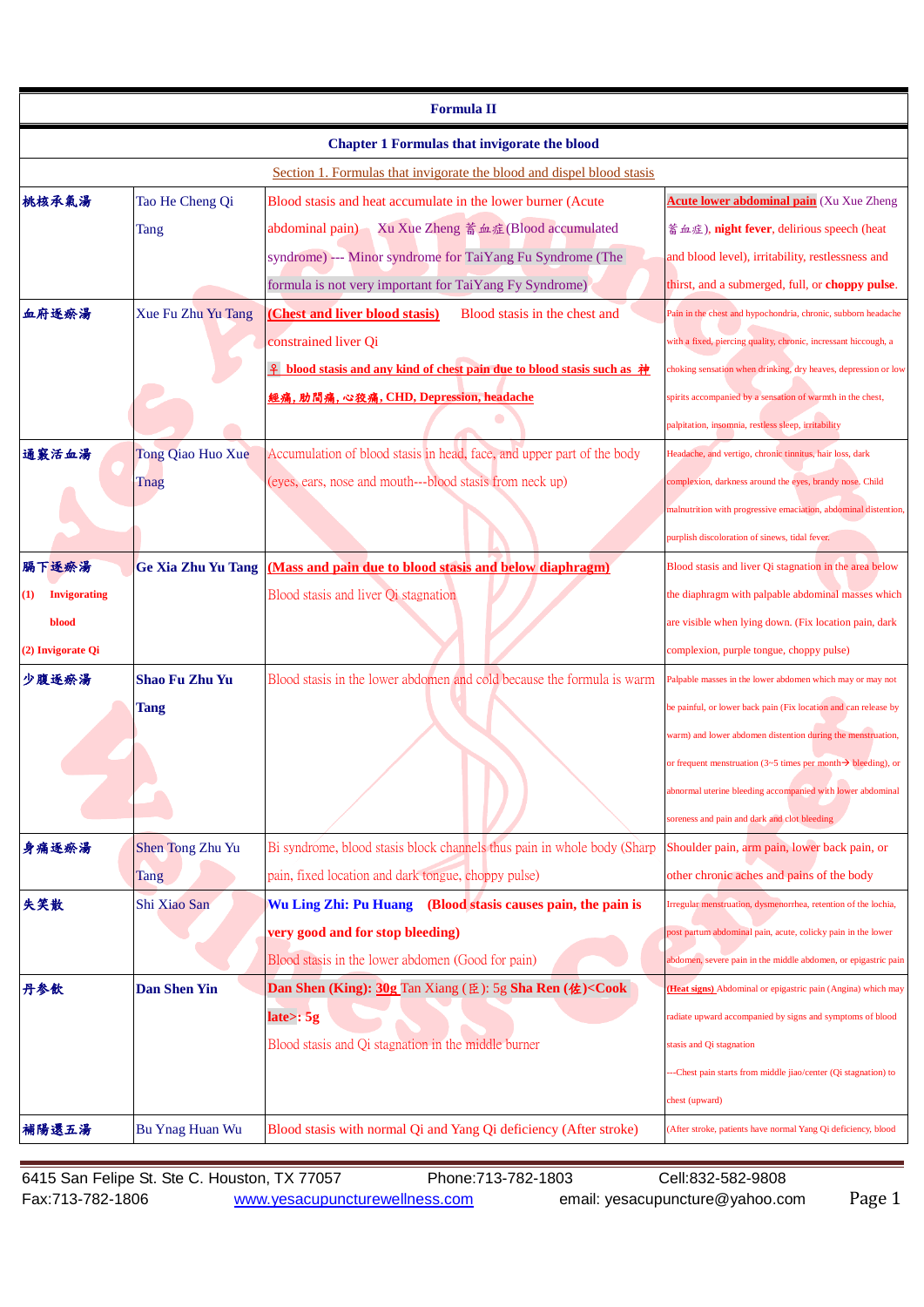|       | Tang                  |                                                                                               | stasis in channel), facial paralysis, slur speech, drooling, dry |
|-------|-----------------------|-----------------------------------------------------------------------------------------------|------------------------------------------------------------------|
|       |                       | Sequelae (後遺症) of wind-stroke including hemiplegia, paralysis, and atrophy of the lower limbs | stools, frequent urination or urinary incontinence, a white      |
|       |                       |                                                                                               | ongue coating, and a moderate pulse (Thin, white tongue and      |
|       |                       |                                                                                               | coating, moderate pulse---moderate, choppy or fable pulse        |
|       |                       |                                                                                               | but we cannot use for wiry, forceful and rapid pulse)            |
| 疏筋活血湯 | Shu Jing Huo Xue      |                                                                                               |                                                                  |
|       | Tang                  |                                                                                               |                                                                  |
|       |                       | <b>Chapter 1 Formulas that invigorate the blood</b>                                           |                                                                  |
|       |                       | Section 2. Formulas that warm the masses and dispel blood stasis                              |                                                                  |
| 生化湯   | <b>Sheng Hua Tang</b> | Blood stasis in the womb postpartum due to cold entering the                                  | Retention of the lochia accompanied by cold and pain in the      |
|       |                       | abdomen                                                                                       | ower abdomen, a pale-purple tongue (blood deficiency) or a       |
|       |                       |                                                                                               | pale tongue with purple spots, and a thin, submerged, and        |
|       |                       |                                                                                               | choppy pulse                                                     |
| 温經湯   | Wen Jing Tang         | Cold from deficiency of the conception and penetrating vessels with                           | Mild, persistent uterine bleeding, irregular menstruation        |
|       |                       | <b>blood</b> stasis                                                                           | either early or late), extendes or continuous menstrual flow,    |
|       |                       | [Cong/Sea of blood and Ren deficient cold/ Chong and Ren                                      | bleeding between or continuous menstrual flow, bleeding          |
|       |                       | deficiency with cold---Deficient cold <contraction>→ bleeding and</contraction>               | between periods, pain, distention, and cold in the lower         |
|       |                       | stagnated type bleeding→Blood is dark and brown in color]                                     | abdomen, infertility, dry lips and mouth > because bleeding.     |
|       |                       |                                                                                               | ow-grade fever at dusk←blood stagnation (transform to            |
|       |                       |                                                                                               | heat---lower grade fever), and warm palms and                    |
|       |                       |                                                                                               | soles ← Blood and Yin deficiency.                                |
| 桂枝茯苓丸 | Gui Zhi Fu Ling Wan   | Blood stasis in the womb during pregnancy                                                     | Mild, persistent uterine bleeding of                             |
|       |                       | Also for such problems as immobile masses in the lower abdomen with pain and                  | purple or dark blood (Blood stasis in                            |
|       |                       | tenderness, abdominal spasms and tension, amenorrhea with abdominal distention and            | uterus---Baby cannot calm) during                                |
|       |                       | pain, dysmenorrhea, and retention of the lochia, choppy pulse                                 | pregnancy accompanied by abdominal                               |
|       |                       | 子宮肌瘤、Uterus fibrosis, we can use the formula                                                  | pain that increases with pressure.                               |
|       |                       | <b>Chapter 1 Formulas that invigorate the blood</b>                                           |                                                                  |
|       |                       | Section 3. Formulas that invigorate the blood in the treatment of traumatic injury            |                                                                  |
| 跌打丸   | Die Da Wan            | Blood stasis and Qi stagnation due to trauma                                                  | Traumatic injury such as sprain with bruising, swelling,         |
|       |                       | (Muscle and skin layer damage/superficial level)                                              | and distended ache and pain at a fixed location (Legs, arms      |
|       |                       |                                                                                               | Exterior bleeding>---But not for interior injury) We always      |
|       |                       |                                                                                               | use pills!                                                       |
| 伏原活血湯 | Fu Yuan Huo Xue       | Pain in the chest and hypochondriac area, Traumatic injury                                    |                                                                  |
|       | Tang                  | in the limbs and shoulder, broken ribs                                                        |                                                                  |
| 七釐散   | Qi Li San             | Broken bone, internal and external used                                                       |                                                                  |
|       |                       | <b>Chapter 2 Formulas that stop bleeding</b>                                                  |                                                                  |
|       |                       | Section 1 Formulas that clear and stop bleeding                                               |                                                                  |
|       |                       |                                                                                               |                                                                  |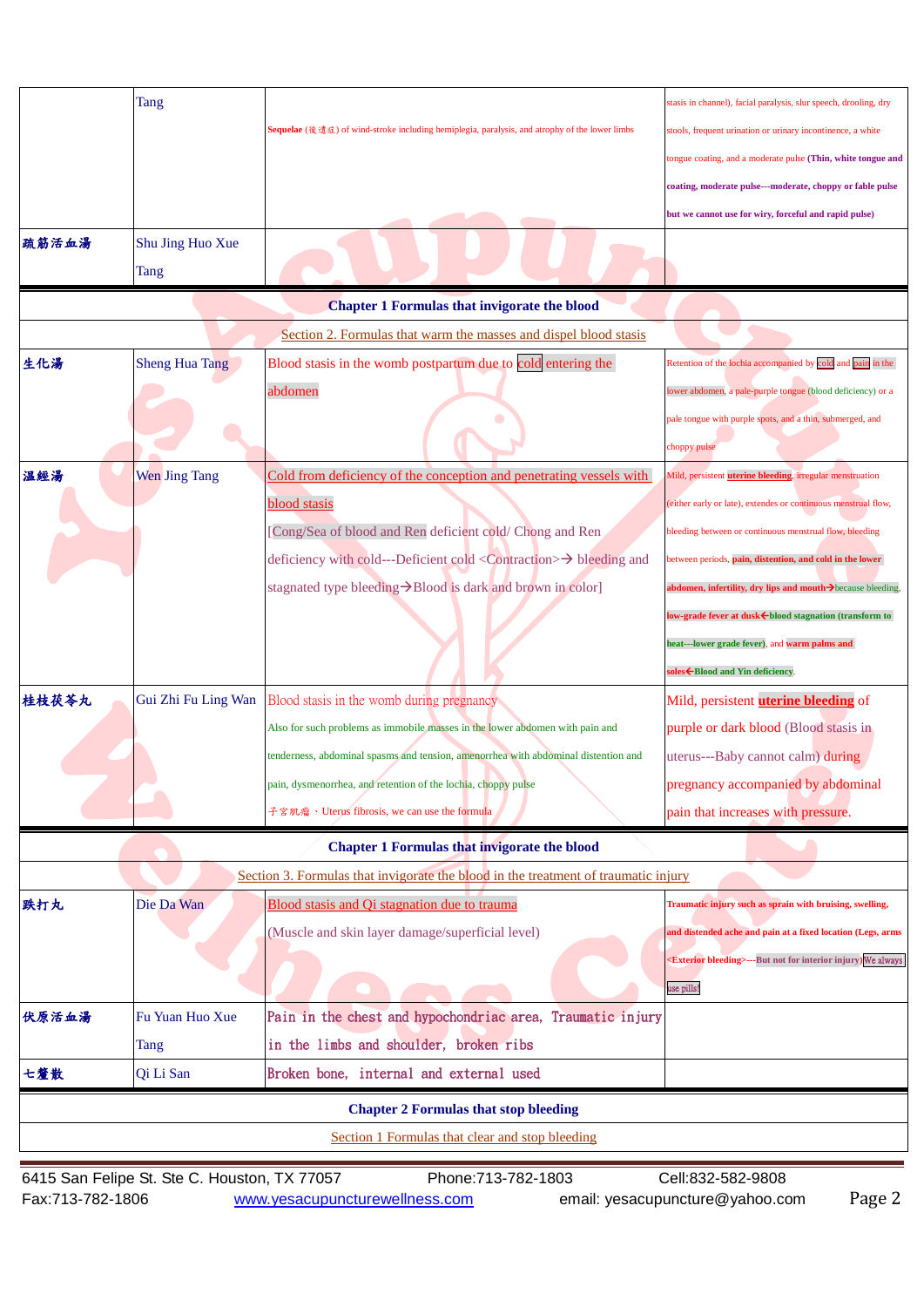| 十灰散                   | Shi Hui San         | Liver fire attacking the stomach (Not just this situation,                                                           | 急性嚴重吐血十灰散(身體上部/胃、肺) Liver fire                                                     |
|-----------------------|---------------------|----------------------------------------------------------------------------------------------------------------------|------------------------------------------------------------------------------------|
|                       |                     | not just liver or stomach)---Fire burning in the upper and                                                           | Vomiting spitting, or coughing up blood (Stomach                                   |
|                       |                     | middle jiao (Excessive fire in the upper and middle jiao)                                                            | or lung fire). These symptoms usually occur as                                     |
|                       |                     |                                                                                                                      | acute bleeding disorder with sudden onset.                                         |
| 槐花散                   | Huai Hua San        | Intestinal wind [腸風---Wind heat toxin or damp-heat toxin in                                                          | 赐中有血槐花散,<br>槐花散--※槐花侧柏莉枳殼                                                          |
|                       |                     | intestine to cause bright red bleeding in L.I. such as hemorrhoid,                                                   | Bright red bleeding from the rectum during defecation                              |
|                       |                     | cancer, colitis, rectum bleeding] from wind-heat toxin or damp-heat                                                  | which typically precedes (but may also follow) the passage                         |
|                       |                     | toxin                                                                                                                | of stool, blood in the stools, hemorrhoids with either                             |
|                       |                     | [Good king herb to clear toxic heat from L.I.]                                                                       | bright-red or dartk-red bleeding, a red tongue body, and a                         |
|                       |                     |                                                                                                                      | wiry, rapid or soggy, rapid pulse.                                                 |
| 小薊引子                  | Xiao Ji Yin Zi      | Aggregation of static in the lower burner                                                                            | 尿中有血用小薊 Bloody, painful urinary                                                    |
|                       |                     |                                                                                                                      | dysfunction (Bloody Lin or UTI)                                                    |
| 四生丸                   | <b>Si Sheng Wan</b> | Heat in the blood (Upper-jiao)[Upper part bleeding due to blood heat]                                                | Coughing, spitting, vomiting blood or nose bleeding,                               |
|                       |                     | 血熱-- bright-red blood 用四生 (Coughing, spitting, vomiting particularly of bright-red blood. Accompanying dry mouth and |                                                                                    |
|                       |                     | blood or nose bleeding)                                                                                              | throat, red or deep red tongue and a wiry, rapid or wiry,                          |
|                       |                     | ※四生丸=三葉(側柏、生荷、生艾)加一黄(鮮地黄)                                                                                            | forceful, rapid pulse ← Heat sign                                                  |
|                       |                     |                                                                                                                      |                                                                                    |
| 咳血方                   | <b>Ke Xue Fang</b>  | (Bleeding is not too much)                                                                                           | [Such as 支氣管擴張] Coughing blood-streaked sputum,                                    |
|                       |                     | Liver fire scorching the lungs (Indirect way to stop bleeding because try                                            | hick sputum difficult to expectorate <heat burning="" dry="" out<="" th=""></heat> |
|                       |                     | to stop cough and transform phlegm)                                                                                  | phlegm, a bitter taste (Liver burning up GB-fire) in the                           |
|                       |                     | 肝火吐血咳血方                                                                                                              | nouth, irritability, an easily provoked anger→Liver fire,                          |
|                       |                     | 咳血方青梔瓜訶浮海石                                                                                                           | constipation, red cheeks, red tongue with a yellow coating, and                    |
|                       |                     |                                                                                                                      | wiry (Liver), rapid pulse.                                                         |
|                       |                     | <b>Chapter 2 Formulas that stop bleeding</b>                                                                         |                                                                                    |
|                       |                     | Section 2 Formulas that tonic and and stop bleeding (Bleeding relates deficiency)                                    |                                                                                    |
| 膠艾湯                   | Jiao Ai Tang        | Injured and deficient penetrating and conception vessels $(\forall \uparrow \land \text{f} \in \mathbb{R})$          | Abdominal pain with uterine bleeding, excessive                                    |
| <b>For Deficiency</b> |                     | damage and deficiency→Bleeding)                                                                                      | menstruation (Too heavy), menstruation with constant                               |
|                       |                     | [Blood(←Chong meridian deficiency) and kidney deficient signs]                                                       | spotting (超過正常日子), postpartum bleeding, or bleeding                                |
|                       |                     |                                                                                                                      | during pregnancy (---Cannot move blood). The blood is pale                         |
|                       |                     |                                                                                                                      | and thin without clots, and is accompanied by weakness and                         |
|                       |                     |                                                                                                                      | oreness of the lower back, a dull complex, a pale tongue                           |
|                       |                     |                                                                                                                      | with a thin, white coating, and a thin, frail pulse                                |
| 黄土湯                   | <b>Hang Tu Tang</b> | Spleen Yang deficiency                                                                                               | Blood in the stool, vomiting or spitting up blood, nose                            |
|                       |                     |                                                                                                                      | bleedings, or abdominal uterine bleeding of pale-red blood                         |
|                       |                     |                                                                                                                      | accompanied by cold extremities, a pale complexion, a pale                         |
|                       |                     |                                                                                                                      | tongue with a white coating, and a submerge, thin and                              |
|                       |                     |                                                                                                                      | forceless pulse.                                                                   |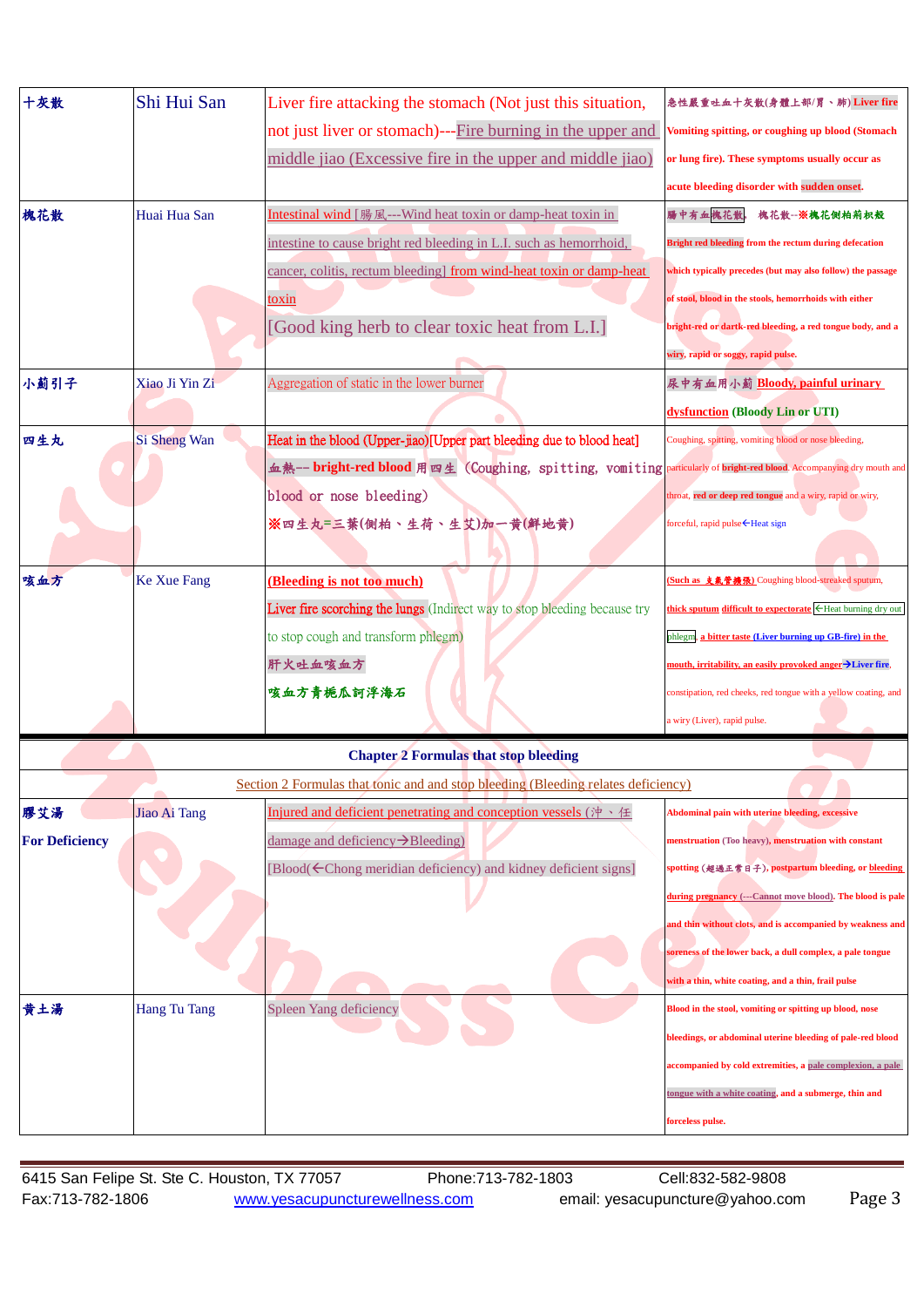|               | <b>Chapter 3 Formulas that warm interior cold</b>         |                                                                                                    |                                                                                                                                                                                     |  |
|---------------|-----------------------------------------------------------|----------------------------------------------------------------------------------------------------|-------------------------------------------------------------------------------------------------------------------------------------------------------------------------------------|--|
|               | Section 1 Formulas that warm the channels and dispel cold |                                                                                                    |                                                                                                                                                                                     |  |
| 當歸四逆湯         | Dang Gui Si Ni Tang                                       | Blood deficiency with cold in the channels (Blocks the channels)                                   | No Yang deficiency, just cold hands and feet no other                                                                                                                               |  |
|               |                                                           | [Blood deficiency + Cold blocks channels]                                                          | symptoms because cold in the channels that blocks yang Oi                                                                                                                           |  |
|               |                                                           |                                                                                                    | Long-standing cold hands and feet that are<br>zoing here)<br>both cold to the touch and feel very cold to the patient, a<br>pale tongue with a white coating, and a submerged, thin |  |
|               |                                                           |                                                                                                    | pulse or one that is so thin it is almost imperceptible                                                                                                                             |  |
| 陽和湯           | <b>Yang He Tang</b>                                       | <b>[Blood and Yang deficiency with cold</b><br>Yin-type localized swelling                         | Localized, painful swellings without heads that blend into                                                                                                                          |  |
|               |                                                           | because accumulation of cold in the local area]                                                    | the surrounding tissue and do not affect the texture or color                                                                                                                       |  |
|               |                                                           | <b>Yang-type localized swelling</b>                                                                | of the skin, and are not hot to the touch. There is no thirst,                                                                                                                      |  |
|               |                                                           | Fever, heat and infection (Can clear to tell where it is start and end), hard to touch, red in     | the tongue is very pale, and the pulse is submerged (Yang                                                                                                                           |  |
|               |                                                           | color                                                                                              | deficiency), thin, and forceless (No heat signs)                                                                                                                                    |  |
|               |                                                           | <b>Yin-type localized swelling</b>                                                                 |                                                                                                                                                                                     |  |
|               |                                                           | Painful swelling area that cannot tell the really location (Where it is start and where it is      |                                                                                                                                                                                     |  |
|               |                                                           | end), and not hard to touch, no have special color and texture on skin such as swelling            |                                                                                                                                                                                     |  |
|               |                                                           | lymph nodes, lymph nodes' TB, All kind's bone TB, swelling hernia disc but not                     |                                                                                                                                                                                     |  |
|               |                                                           | inflection (Deep rooted abscess)                                                                   |                                                                                                                                                                                     |  |
|               |                                                           | <b>Chapter 3 Formulas that warm interior cold</b>                                                  |                                                                                                                                                                                     |  |
|               |                                                           | Section 2 Formulas that warm the middle and dispel cold                                            |                                                                                                                                                                                     |  |
| 理中丸           | Li Zhong Wan                                              | Middle burner cold from deficiency (Middle-jiao deficient                                          | Tai Yin syndrome) Diarrhea with watery stool, nausea                                                                                                                                |  |
|               |                                                           | cold—Spleen Yang deficiency/ <sup>(2)</sup> Tai Yin syndrome)                                      | and vomiting, no particular thirst, loss of appetite,                                                                                                                               |  |
|               |                                                           |                                                                                                    | abdominal pain, a pale tongue with a white coating, and a                                                                                                                           |  |
|               |                                                           |                                                                                                    | submerged, thin pulse                                                                                                                                                               |  |
| 附子理中          | 丸 Fu Zi Li Zhong Wan                                      | Severe internal cold and Middle burner cold from deficiency (Severe Internal cold (Not temperature | problems),                                                                                                                                                                          |  |
| (Middle-jiao) |                                                           | cold in the middle jiao)                                                                           | Diarrhea, no Yang Qi to digestion                                                                                                                                                   |  |
| 吳茱萸湯          | Wu Zhu Yu Tang                                            | Middle burner cold from deficiency with liver involvement                                          | This formulas is used for three different presentations:                                                                                                                            |  |
|               |                                                           |                                                                                                    | Vomiting immediately after eating, indeterminate<br>(1)                                                                                                                             |  |
|               |                                                           |                                                                                                    | hunger, and acid regurgitation with or without                                                                                                                                      |  |
|               |                                                           |                                                                                                    | epigastric pain                                                                                                                                                                     |  |
|               |                                                           |                                                                                                    | Dry heaves or spitting of clear fluids with headache<br>$\bf(2)$                                                                                                                    |  |
|               |                                                           |                                                                                                    | at the vertex;                                                                                                                                                                      |  |
|               |                                                           |                                                                                                    | (3) Vomiting and diarrhea with cold hands and feet, and                                                                                                                             |  |
|               |                                                           |                                                                                                    | agitation so severe that the patient wants to die. In all                                                                                                                           |  |
|               |                                                           |                                                                                                    | cases the tongue is not red, but has a white, slippery                                                                                                                              |  |
|               |                                                           |                                                                                                    | coating, and the pulse is thin and slow or thin and wiry.                                                                                                                           |  |
| 小建中湯          |                                                           | Xiao Jian Zhong Tang Consumptive deficiency (Chronic deficiency/Middle-jiao deficient              | Intermittent, spasmodic abdominal pain that responds                                                                                                                                |  |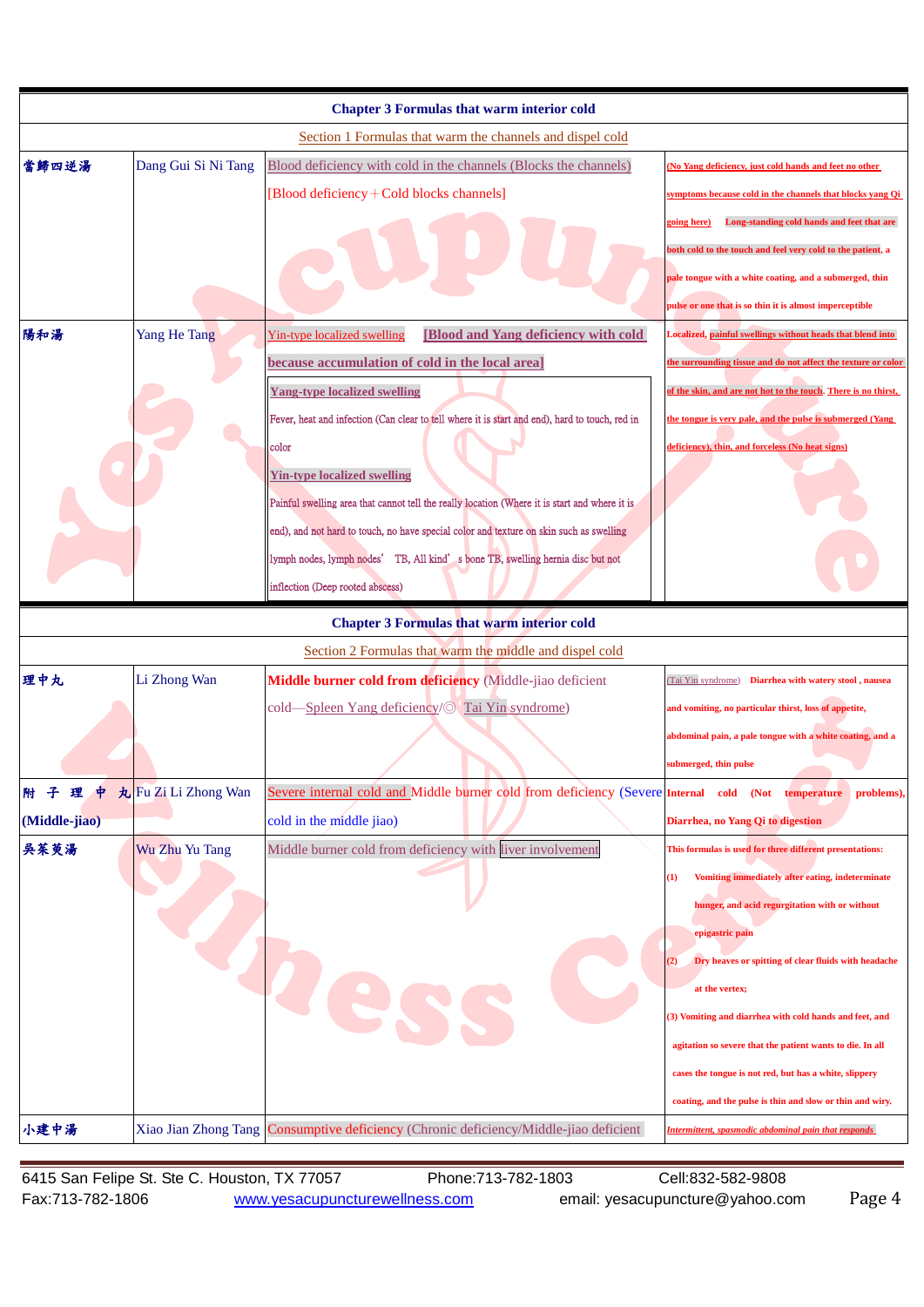|        |                      | $\text{cold}\rightarrow\text{Imbalance}$                                                                                      | <b>Cavorably</b> (Deficient cold) to local application of warmth and |
|--------|----------------------|-------------------------------------------------------------------------------------------------------------------------------|----------------------------------------------------------------------|
|        |                      |                                                                                                                               | pressure, a lusterless complexion, reduced appetite, a pale          |
|        |                      |                                                                                                                               | tongue with a white coating (Spleen Oi deficient signs), and a       |
|        |                      |                                                                                                                               | thin wiry, and moderate pulse.                                       |
| 黄芪建中湯  | Huang Qi Jian Zhong  | Same as Xiao Jian Zhong Tang + more serious Qi deficient signs                                                                | Spontaneous sweating, shortness of breath,                           |
|        | Tang                 |                                                                                                                               | spasmodic abdominal pain that responds favorably                     |
|        |                      |                                                                                                                               | to local application of warmth and pressure                          |
| 大建中湯   | Da Jian Zhong Tang   | Middle Yang deficiency with internal cold ascending [More pain]                                                               | <b>Excess cold and more pain, deficiency</b>                         |
|        |                      |                                                                                                                               | of Yang, stronger cold sensation at                                  |
|        |                      |                                                                                                                               | epigastria area                                                      |
|        |                      | <b>Chapter 3 Formulas that warm interior cold</b>                                                                             |                                                                      |
|        |                      | Section 3 Formulas that rescue devastate Yang                                                                                 |                                                                      |
| 四逆湯    | Si Ni Tang           | (Severe) <tai syndrome="" yin=""></tai>                                                                                       | Extremely cold extremities, aversion to cold, sleeping with the      |
|        |                      | Kidney Yang deficiency with internal cold                                                                                     | mees drawn up (No Yang Qi out), a lethargic state with a constant    |
|        |                      |                                                                                                                               | desire to sleep, vomiting, diarrhea with undigested food particles,  |
|        |                      | Sheng Fu Zi (Cook early over one hour) : Gan Jiang : Zhi Gan Cao                                                              | abdominal pain and cold, lack of thirst, a pale tongue with a white, |
|        |                      |                                                                                                                               | slippery coating, and a submerged, thin or submerged, faint pulse    |
|        |                      |                                                                                                                               | (Kidney is root)                                                     |
| 參附湯    | Shen Fu Tang         | Yang deficiency with severe deficiency of the source Qi                                                                       | Cold extremities, sweating (Qi collapse), weak breathing (Qi         |
|        |                      | [For Yang and Qi collapse such as shock]                                                                                      | deficiency) and shortness of breath, dizziness, an extremely         |
|        |                      | Ren Shen 30g: Fu Zi 15g                                                                                                       | pale complexion, a pale tongue, and a faint that is almost           |
|        |                      |                                                                                                                               | imperceptible.<br>(Sudden such as shock or myocardial                |
|        |                      |                                                                                                                               | infection/M.I.) Only for acute condition                             |
|        |                      | <b>Chapter 4 Formulas that tonify</b>                                                                                         |                                                                      |
|        |                      | Section 1 Formulas that tonify the Qi (Spleen Qi and Lung Qi)                                                                 |                                                                      |
| 四君子湯   | Si Jun Zi Tang       | Spleen Qi deficiency (Root; more important than lung Qi deficiency)                                                           | Pallid complexion, low and soft voice (Lower energy), reduced        |
|        |                      | 四君子湯治脾氣虛--苓草白人                                                                                                                | appetite, loose stools, and weakness in the limbs. The body of the   |
|        |                      |                                                                                                                               | tongue is pale, and the pulse is thin and/or frail.                  |
| 益宮散    | <b>Yi Gong San</b>   | Spleen Qi deficiency + Poor appetite $(+$ 陳皮+生薑+大棗)                                                                           | 益宮散治脾氣虛、無胃口                                                          |
|        |                      |                                                                                                                               | 四君子湯+陳皮+生薑+大棗                                                        |
| 六君子湯   | Liu Jun Zi Tang      | Spleen Qi deficiency with phlegm (Spleen Qi deficiency with                                                                   | Loss of appetite, nausea or vomiting, focal distention and           |
|        |                      | damp-phlegm in the lung)                                                                                                      | stifling in the chest and epigastrium, and often coughing of         |
|        |                      | Cough and damp-phlegm in the lung<br>[Upper and middle-jiao]                                                                  | copious, thin and white sputum (Damp-phlegm in lung or               |
|        |                      | 六君子湯治脾氣虛並帶濕于肺                                                                                                                 | damp-phlegm in the middle-jiao, we also can use the                  |
|        |                      | 六君子湯:四君子加陳皮半夏                                                                                                                 | formula)                                                             |
| 香砂六君子湯 | Xiang Sha Liu Jun Zi | <spleen +="" dampness="" deficiency="" in="" phlegm="" qi="" stagnation="" th="" the<=""><th>香砂六君子湯: 六君子湯+木香+砂仁</th></spleen> | 香砂六君子湯: 六君子湯+木香+砂仁                                                   |
|        | Tang                 | middle-jiao>                                                                                                                  | Reduced appetite with a feeling of surfeit after eating very         |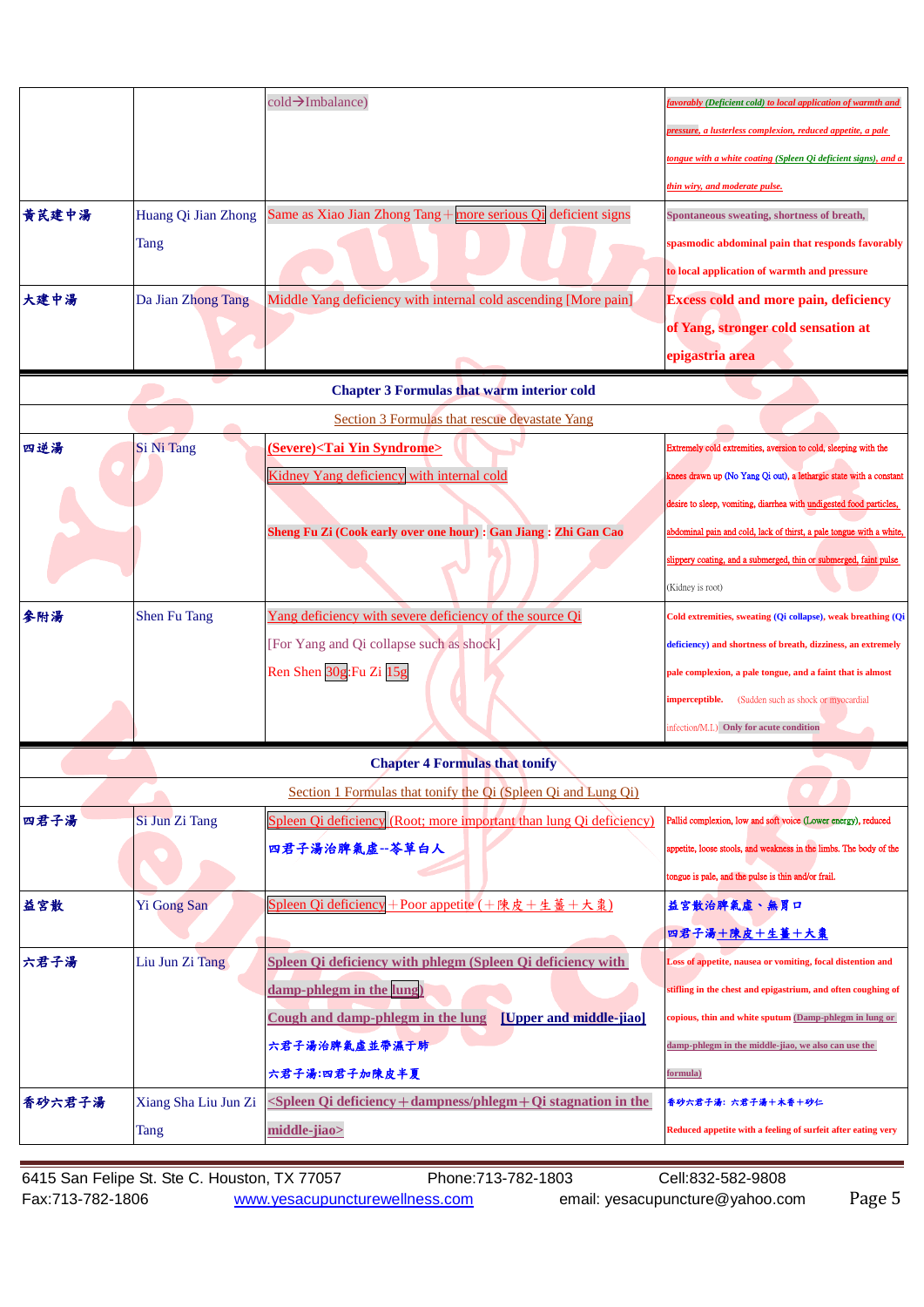|       |                     | Spleen and stomach Qi deficiency with damp-cold stagnation in the middle-jiao                                                                                                      | little, belching, abdominal distention or pain, sometime               |
|-------|---------------------|------------------------------------------------------------------------------------------------------------------------------------------------------------------------------------|------------------------------------------------------------------------|
|       |                     | 香砂六君子湯治脾氣盧丶氣滯且帶 <u>濕</u> 于中焦                                                                                                                                                       | nausea and vomiting                                                    |
| 香砂養胃湯 | Xiang Sha Yang Wei  | (More dampness in middle jiao)                                                                                                                                                     | 香砂養胃湯治脾氣虛、氣滯且帶濕寒于中焦 Reduced                                            |
|       | Tang                | Disharmony between the spleen and stomach with dampness                                                                                                                            | appetite, loose of taste, inability to eat more than little at a time, |
|       |                     | (Damp-cold + Qi stagnation in the middle-jiao; Spleen Qi                                                                                                                           | bloating after eat, focal distention, an uncomfortable feeling of      |
|       |                     | deficiency with damp-cold $+Q$ i stagnation)                                                                                                                                       | epigastrium and general weakness.                                      |
| 参苓白朮散 | Shen Ling Bai Zhu   | (Focus on diarrhea) Spleen Qi deficiency with                                                                                                                                      | Loose stools or diarrhea, reduced appetite, weakness of the            |
|       | San                 | internally-generated dampness (Spleen Qi deficiency and has                                                                                                                        | extremities, weight loss distention and a stifling sensation in the    |
|       |                     | dampness)                                                                                                                                                                          | chest and epigastrium, pallid and wan complexion, a pale               |
|       |                     | [Drain dampness and stop diarrhea]__参苓白朮散治脾氣虛與內                                                                                                                                    | tongue with a white coating, and a thin, moderate or deficient,        |
|       |                     | 濕                                                                                                                                                                                  | moderate pulse. There may also be vomiting                             |
| 補中益氣湯 | Bu Zhong Yi Qi Tang | (Spleen Qi or middle Qi deficiency)                                                                                                                                                | Only use fever due to Oi deficiency, we cannot use any                 |
|       |                     | Sinking of the Yang due to spleen and stomach deficiency (Middle                                                                                                                   | other situation) Intermittent fever, spontaneous sweating,             |
|       |                     | Qi sinking) 補中益氣湯,治脾胃虛、陽陷、黃芪乃為王                                                                                                                                                    | aversion to cold, a thirst for warm beverages, shortness of            |
|       |                     |                                                                                                                                                                                    | breath, laconic speech, a tendency to curl up weak limbs, a            |
|       |                     |                                                                                                                                                                                    | shiny, pale complexion, loose and watery stools, a pale                |
|       |                     |                                                                                                                                                                                    | tongue with a thin, white coating, and a flooding, deficient           |
|       |                     |                                                                                                                                                                                    | pulse in general, or a deficient, rootless pulse at the middle         |
|       |                     |                                                                                                                                                                                    | position on the right.                                                 |
| 生脈散   | Sheng Mai San       | (good for heart Yin, Lung Yin and stomach Yin deficiency but not                                                                                                                   | Chronic cough with sparse that is difficult to                         |
|       |                     | in liver and kidney Yin deficiency)<br>Simultaneous lung Qi and                                                                                                                    | expectorate, shortness of breath, spontaneous                          |
|       |                     | <b>Yin deficiency</b><br>(We can use the formula for general Qi or Yin                                                                                                             | sweating, a dry mouth and tongue, a pale, red tongue                   |
|       |                     | deficiency and heart Qi deficiency) 生脈散肺氣虛、肺陰虛                                                                                                                                     | with a dry, thin coating, and a deficient, repair or                   |
|       |                     | 生脈散:人参、參門冬、五味子                                                                                                                                                                     | deficient, thin pulse                                                  |
| 補肺湯   | <b>Bu Fei Tang</b>  | Lung Qi deficiency                                                                                                                                                                 | (Lung Oi deficiency) —<br>Shortness of breath                          |
|       |                     | 補肺湯治肺氣虛;黃芪人參熟地黃五味紫菀加桑皮                                                                                                                                                             | spontaneous sweating, occasional chills and feverishness,              |
|       |                     |                                                                                                                                                                                    | coughing, wheezing, a pale tongue, a deficient and large pulse         |
|       |                     | <b>Chapter 4 Formulas that tonify</b>                                                                                                                                              |                                                                        |
|       |                     | Section 2 Formulas that tonify the blood                                                                                                                                           |                                                                        |
| 四物湯   | Si Wu Tang          | Major: Blood deficiency (Focus on liver) [Blood deficiency with Dizziness, blurred vision, lusterless complexion and nails, generalized                                            |                                                                        |
|       |                     | blood stasis]四物湯血虛                                                                                                                                                                 | muscle tension, irregular menstruation with little flow or amenorrhea, |
|       |                     | (King)—Tonify blood $(2/3)$ --- <blood blood="" of=""><math>\rightarrow</math>Shu Di Hang · Bai Shao periumbilical and lower abdominal pain, a pale tongue, and a thin and</blood> |                                                                        |
|       |                     | (Deputy)—Move blood; give blood life (1/3)---< Qi of blood>→Dang                                                                                                                   | wiry or thin and choppy pulse. Also used for menorrhagia, hard         |
|       |                     | Gui 、 Chuan Xiong:                                                                                                                                                                 | abdominal masses with recurrent pain, restless fetus disorder, or      |
|       |                     |                                                                                                                                                                                    | lochioschesis with a firm and painful abdomen and sporadic fever and   |
|       |                     |                                                                                                                                                                                    | chills.                                                                |
| 桃紅四物湯 |                     | Tao Hong Si Wu Tang <b>Blood deficiency with blood stasis [more severe---Bleeding is dark,</b>                                                                                     | Shortened menstrual cycle $(<$ 24 days) with copious bleeding of dark, |
|       |                     |                                                                                                                                                                                    |                                                                        |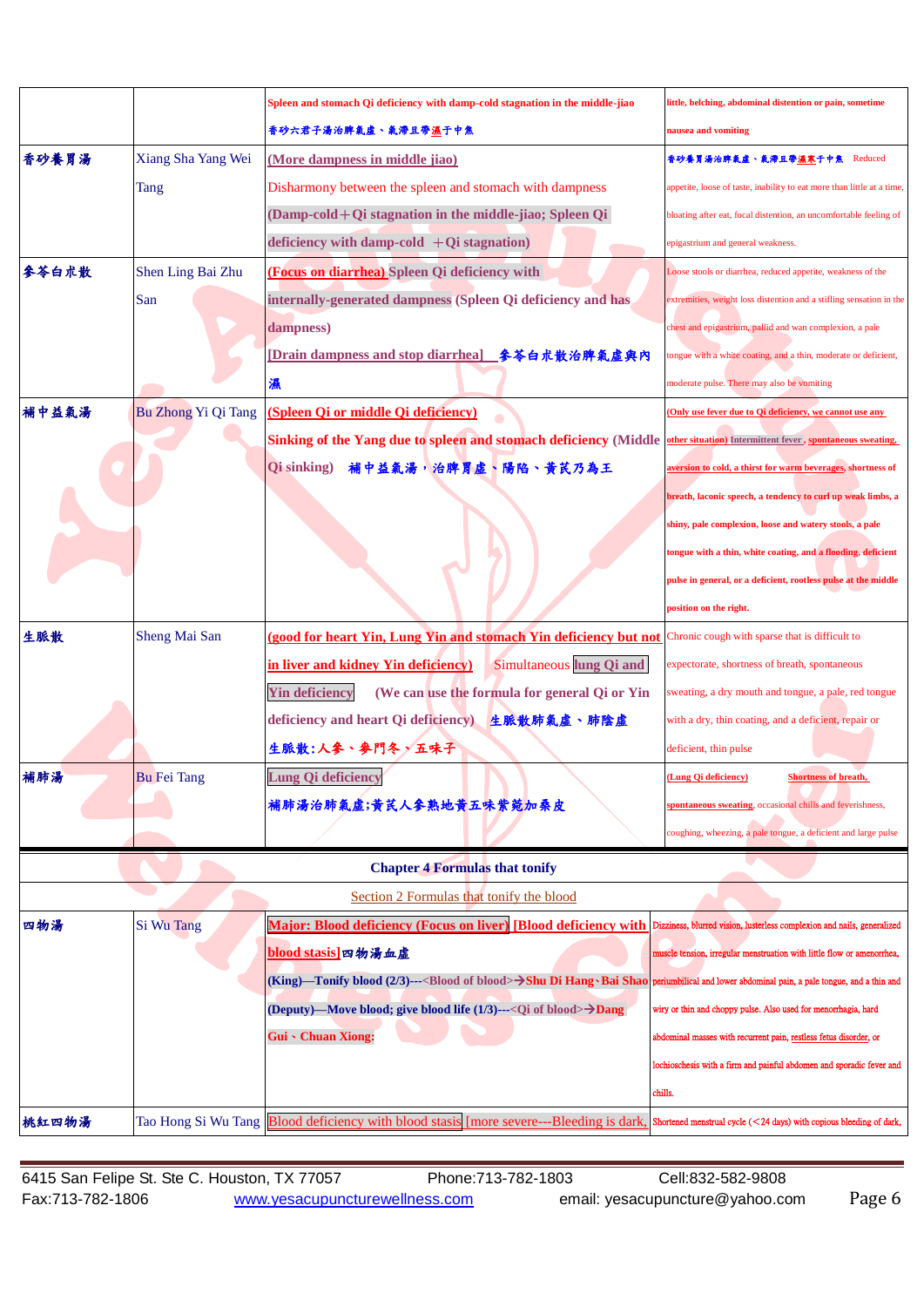| (Blood stasis is   |                     | purple and thick blood with clot]                                  | purple, sticky blood with or without clots (Blood is not enough). Also |
|--------------------|---------------------|--------------------------------------------------------------------|------------------------------------------------------------------------|
| more severe)       |                     | Blood deficiency : blood stasis $=$ 50:50                          | used for abdominal pain and distention during menstruation.            |
|                    |                     |                                                                    |                                                                        |
| 當歸芍藥散              | Dang Gui Shao Yao   | Liver blood deficiency with stasis and spleen deficiency           | Continuous, cramping pain in the abdomen that is not severe, urinary   |
| 奥逍遥散比較之            | San                 | Liver blood deficiency $+$ stasis $+$ spleen (Qi) deficiency       | difficulty, and slight edema (primary of the lower limbs). The source  |
|                    |                     | (Some dampness inside)                                             | ext notes that this pattern occurs during pregnancy.                   |
|                    |                     | ---Before meals to take the formula because tonify formulas        | Dr. Liu use the formula in the below two conditions:                   |
|                    |                     | Blood deficiency with blood stasis + spleen deficiency with        | Pregnant women after sever months and get Yin edema<br>1.              |
|                    |                     | dampness                                                           | Women before or after menstruation get puffy and swelling in           |
|                    |                     |                                                                    | ankles, we can use the formula                                         |
|                    |                     |                                                                    | If patients have liver Qi stagnation major, and have blood deficiency  |
|                    |                     |                                                                    | with spleen Qi deficiency → 逍遙散                                        |
| 芍藥甘草湯              | Shao Yao Gan Cao    | (Chief is pain) For any types of pain in the Calf with blood       | Any muscle or spasm pain due to blood, body fluis or Yin               |
|                    | Tang                | deficiency or body fluid deficiency→ Muscle spasm                  | deficiency)                                                            |
|                    |                     | --Shao Yao Gan Cao Tang 芍藥甘草湯 + 延胡索→芍藥甘草加延胡                        | Spasm in Calf muscle or any muscle pain, less coating on tongue (Yin   |
|                    |                     | 索湯 (→ All kinds of muscle pain and spasm; pain killer)             | deficiency), cramp muscle in hands, abdominal muscle                   |
|                    |                     |                                                                    |                                                                        |
|                    |                     | <b>Chapter 4 Formulas that tonify</b>                              |                                                                        |
|                    |                     | Section 3 Formulas that tonify the Qi and blood                    |                                                                        |
| 當歸補血湯              | Dang Gui Bu Xue     | <b>Consumptive fatigue (Long term blood and Qi deficiency)</b>     | Hot sensation in the muscles (Qi and blood deficiency                  |
| <b>Huang Qi(K)</b> | Tang                | ---If we just clear heat, that will cause the situation worse!     | cannot contain Yang and Yang floats to superficial of                  |
|                    |                     | 當歸補血黃芪:當歸(5;1)                                                     | body), a red face, irritability, thirst with a preference for warm     |
|                    |                     |                                                                    | beverages, a pale tongue, and a flooding (superficial and weak         |
|                    |                     |                                                                    | pulse), large, and deficient pulse that is forceless when pressed      |
|                    |                     |                                                                    | hard.                                                                  |
|                    |                     |                                                                    | Also for fever and headache due to loss of blood;                      |
|                    |                     |                                                                    | Bleeding due to Qi deficiency                                          |
|                    |                     |                                                                    | 4. After chemotherapy and Qi and blood deficiency                      |
| 歸脾湯                | Gui Pi Tang         | Spleen Qi and heart blood deficiency (spleen and heart deficiency) | Forgetfulness, palpitations (with or without anxiety), insomnia,       |
|                    |                     | 歸脾湯,脾氣虛、心血虛                                                        | dream-disturbed sleep, anxiety and phobia, feverishness,               |
|                    |                     | 人參、白朮、茯苓、灸甘草黃芪酸棗仁龍眼肉當歸木香遠志                                         | withdrawal, reduced appetite, a pallid and wan complexion, a           |
|                    |                     |                                                                    | pale tongue with a thin, white coating, and a thin, frail pulse.       |
|                    |                     |                                                                    | Chronic bleeding syndromes may also part of the presentation.          |
|                    |                     |                                                                    | Women may experience early period with copious pale blood or           |
|                    |                     |                                                                    | prolonged, almost continuous period with little flow.                  |
| 八珍湯                | <b>Ba Zhen Tang</b> | (General) Qi (Spleen) and blood deficiency (Liver)                 | Pallid or sallow complexion, palpitations with anxiety that may        |
|                    |                     | Tonify Qi and blood; 4 Gentle men 四君子湯+4 ladies 四物湯                | be continuous, reduced appetite, shortness of breath, laconic          |
|                    |                     |                                                                    | speech, easily-fatigued extremities. Light-head and/or vertigo, a      |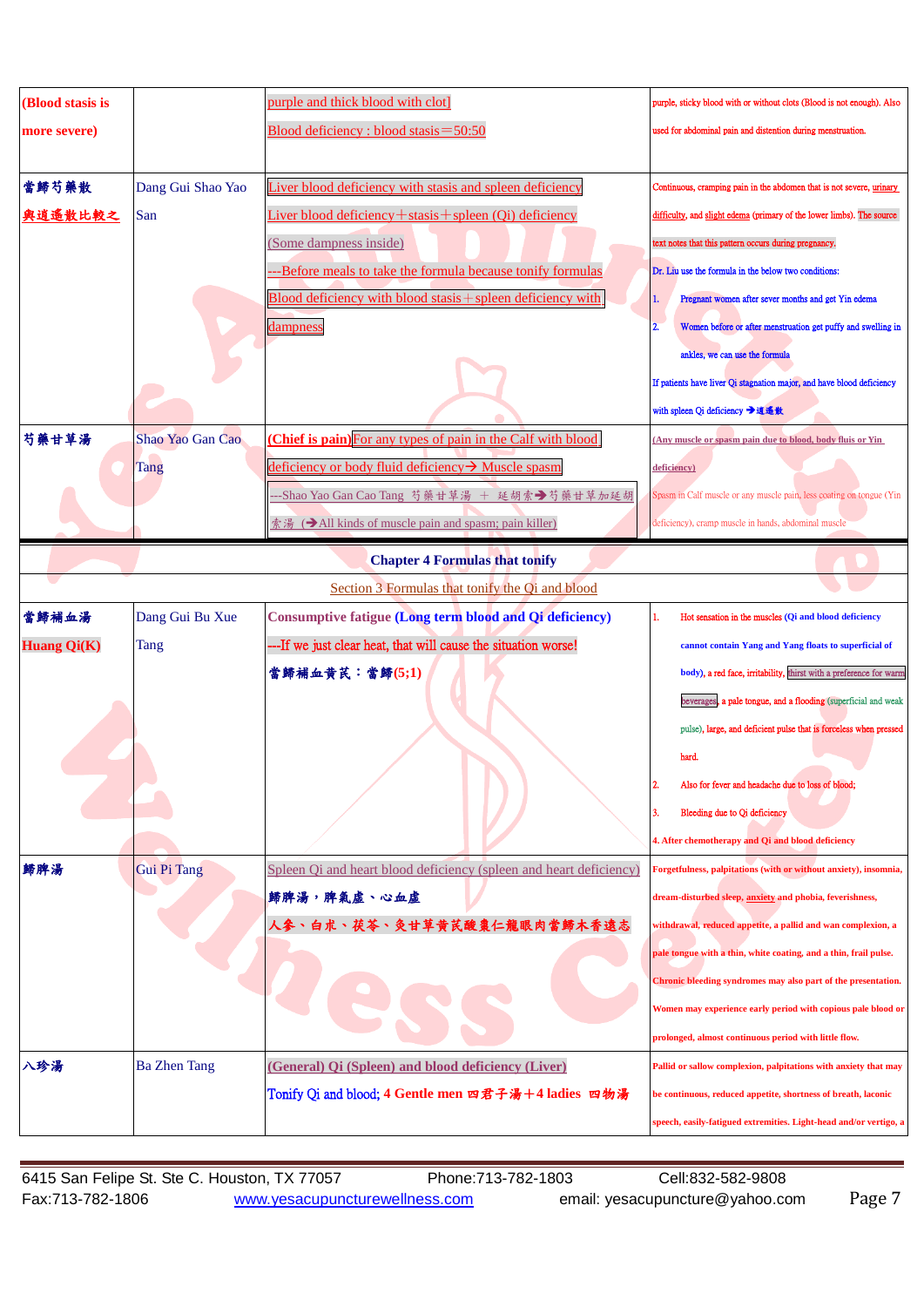|                           |                      |                                                                                                                           | pale tongue with a white coating, and a pulse which is either           |
|---------------------------|----------------------|---------------------------------------------------------------------------------------------------------------------------|-------------------------------------------------------------------------|
|                           |                      |                                                                                                                           |                                                                         |
|                           |                      |                                                                                                                           | thin and frail or large, deficient, and without strength                |
| 十全大補湯                     | Shi Quan Da Bu Tang  | Qi and blood deficiency with predominate Qi deficiency with a                                                             | Coughing, poor appetite, spermatorrhea, weakness of low                 |
|                           |                      | Stronger and warmer tonify Qi and blood<br>little bit cold                                                                | extremities, may also have sore difficult to heal, constant spotting    |
|                           |                      | 4 Gentle men 四君子湯+4 ladies 四物湯+Rou Gui+Huang                                                                              | from uterine bleeding                                                   |
|                           |                      | Oi                                                                                                                        |                                                                         |
| Ba Zhen Tang 八珍湯          |                      | Tonify Qi and blood                                                                                                       |                                                                         |
| Shi Quan Da Bu Tang 十全大補湯 |                      | Stronger and warmer tonify Qi and blood                                                                                   |                                                                         |
| 泰山磐石散                     | Tai Shan Pan Shi San | Pregnant women with Qi and blood deficiency and restless fetus Pregnant women with restless fetus or signs of threatened, |                                                                         |
|                           |                      | Tonify Qi and blood                                                                                                       | miscarriage. Pale face, fatigue, poor appetite, a pale tongue           |
|                           |                      |                                                                                                                           | with white coating, slippery, and forceless or submerged and            |
|                           |                      |                                                                                                                           | frail pulse                                                             |
| 灸甘草湯                      | Zhi Gan Cao Tang     | (Major tonify blood)<br><b>Qi</b> and blood deficiency (Primary)                                                          | Palpitations with anxiety, irritability, insomnia, emaciation,          |
|                           |                      | (Major in heart Qi and blood deficiency then affect lung)                                                                 | shortness of breath, constipation, dry month and throat, pale           |
|                           |                      | 灸甘草湯心氣血虛氣不足<br>pale and shiny tongue                                                                                      | and shiny tongue (with coating), consistently irregular, slow           |
|                           |                      |                                                                                                                           | irregular, or thin, faint and forceless pulse                           |
|                           |                      | <b>Chapter 4 Formulas that tonify</b>                                                                                     |                                                                         |
|                           |                      | Section 4 Formulas that warm and tonify Yin                                                                               |                                                                         |
| 六味地黄丸                     | Liu Wei Di Huang     | (Major for Yin deficiency)                                                                                                | Soreness and weakness in the lower back, light-head, vertigo, tinnitus, |
| Kidney and liver          | Wan                  | <b>Kidney and liver Yin deficiency</b>                                                                                    | diminished hearing, night sweats, spontaneous and nocturnal             |
| <b>Yin deficiency</b>     |                      | 六味地黄肝腎陰虚                                                                                                                  | emissions, a tongue with little coating, and a rapid thin pulse. The    |
| 3T, 3D                    |                      | 六味地黄丸熟地山茱山藥,茯苓牡丹澤瀉                                                                                                        | patient may also present with a variety of other symptoms including     |
|                           |                      |                                                                                                                           | hot palms and soles, a chronic dry and sore throat, toothache, or       |
|                           |                      |                                                                                                                           | wasting and thirsty disorder.                                           |
| 杞菊地黄丸 3T,                 | Qi Ju Di Huang Wan   | Liver and kidney deficiency                                                                                               | 杞菊地黄丸肝腎陰虚加眼花(Chief complain is eyes problems                            |
| 3D                        |                      | Chief complain is eyes problems due to liver and kidney Yin                                                               | due to liver and kidney Yin deficiency)                                 |
|                           |                      | deficiency)<br>杞菊地黄=六味地黄+枸杞菊花                                                                                             | Dry eyes with diminished visual acuity, photophobia, tearing when       |
|                           |                      |                                                                                                                           | exposure to drafts, or painful eyes.                                    |
| 知柏地黄丸 3T,                 | Zhi Bai Di Huang     | Clear lower jiao deficient heat ( <i>Yin deficiency with heat signs obviously</i> )                                       | Lower heat or steaming bone disorder characterized by night sweating,   |
| 3D                        | Wan                  | 知柏地黄=六味地黄+知柏<br>知柏地黄陰虛加熱于下焦                                                                                               | a dry mouth and tongue. Also urinary difficulty and low back pain       |
|                           |                      |                                                                                                                           | from damp-heat                                                          |
| 參味地黃丸=八                   | Mai Wei Di Huang     | Kidney and lung Yin deficiency                                                                                            | Cough, coughing of blood, tidal fever, and                              |
| 仙長壽丸 3T, 3D               | Wan                  |                                                                                                                           | night sweats                                                            |
| 八味地黄丸 3T,                 | Ba Wei Di Huang      | Sweating due to Kidney and liver Yin deficiency with lung Qi                                                              | 八味地黄肝腎陰虚加肺氣虚老流汗                                                         |
| 3D                        | Wan                  | deficiency                                                                                                                | 八味地黄=六味地黄+五味黄芪 Sweat                                                    |
| 左歸飲 3T, 1D                | Zuo Gui Yin          | Kidney True Yin deficiency with injury to the essence and marrow                                                          | Lower back soreness (Kidney signs), spontaneous emissions               |
|                           |                      | [Heat signs are not severe but essence and marrow are severe                                                              | Kidney signs), night sweats (Yin deficiency), a dry mouth and           |
|                           |                      |                                                                                                                           |                                                                         |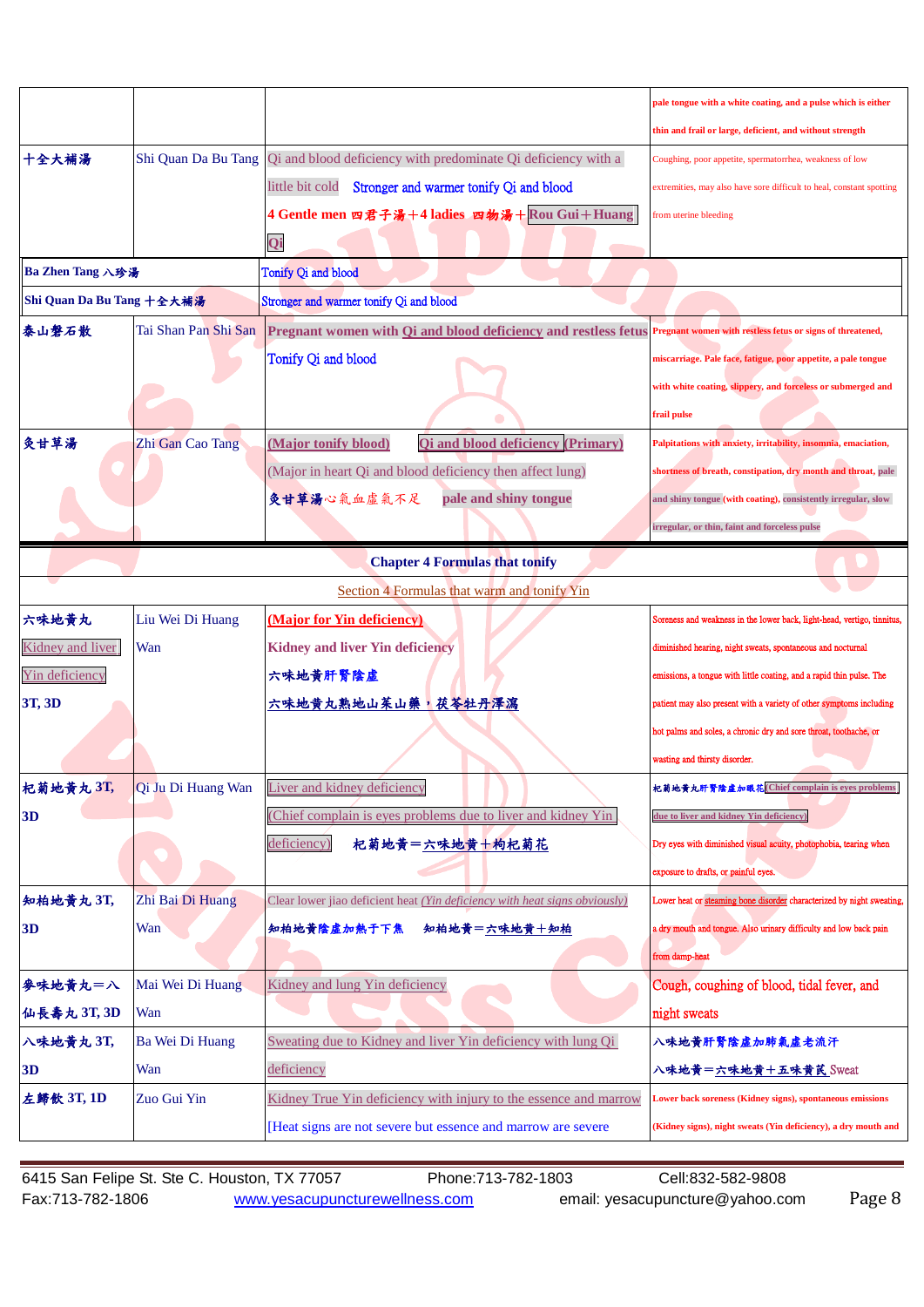|            |                     | deficiency because essence does not relate Yin and Yang balance!]                                                                        | throat, thirst with a desire to drink, a peeled, shiny tongue, and       |
|------------|---------------------|------------------------------------------------------------------------------------------------------------------------------------------|--------------------------------------------------------------------------|
|            |                     |                                                                                                                                          | a thin, rapid pulse                                                      |
| 左歸丸        | Zuo Gui Wan         | 似左歸飲但效果較弱, Kidney Yin decoction 《六九<br>(放果變弱)                                                                                            | (work slower; 比左歸飲效果弱,所以加入 tonify herbs <+鹿角                             |
|            |                     |                                                                                                                                          | 膠+龜板膠+牛膝>減掉 draining herbs<去茯苓>)                                         |
| 大補陰丸       | Da Bu Yin Wan       | <b>Upward-rising of fire from kidney and liver deficiency</b>                                                                            | <b>Steaming bone disorder (Uncontrol TB)</b> with afternoon tidal        |
|            |                     | (Liver and kidney deficiency) <more fire="" signs=""></more>                                                                             | fever, night sweats, spontaneous emissions, irritability, a              |
|            |                     | 大補陰丸肝腎陰虛熱明顯;大補陰丸熟地龜板黄柏豬炒知母                                                                                                               | sensation of heat and pain in the knees and legs which is                |
|            |                     |                                                                                                                                          | sometimes accompanied by weakness, a red tongue with little              |
|            |                     |                                                                                                                                          | coating, and a pulse which is rapid and forceful at the rear             |
|            |                     |                                                                                                                                          | position. May also be accompanied by coughing of blood or                |
|            |                     |                                                                                                                                          | constant hunger.                                                         |
| 貫煎         | <b>Yi Guan Jian</b> | Liver and kidney Yin deficiency (Major) with liver Qi constraint                                                                         | Hypochondriac and chest pain, epigastric and abdominal distention,       |
|            |                     | 一貫煎肝氣滯塞明顯                                                                                                                                | a dry and parched mouth and throat, acid regurgitation, a red and        |
|            |                     |                                                                                                                                          | dry tongue, and a thin, frail or deficient, wiry pulse. [All kinds of    |
|            |                     |                                                                                                                                          | liver problems such as Hepatitis, fatty liver, sclerosis, or some        |
|            |                     |                                                                                                                                          | stomach problems]                                                        |
| 二至丸        | Er Zhi Wan          | 二至丸肝腎陰虛女貞子旱蓮草                                                                                                                            | Weakness and soreness of the lower back and knees, or weakness and       |
|            |                     | Kidney and liver Yin deficiency                                                                                                          | atrophy of the lower extremities, dry and parched mouth and throat,      |
|            |                     | (Gentle and no greasy herbs, evenly tonify liver and kidney Yin; we dizziness and blurred vision, insommia and dream-disturb sleep,      |                                                                          |
|            |                     | can use long term for elder people!)                                                                                                     | spontaneous emissions, premature graying or loss of hair, and a red,     |
|            |                     |                                                                                                                                          | dry tongue                                                               |
|            |                     | <b>Chapter 4 Formulas that tonify</b>                                                                                                    |                                                                          |
|            |                     | Section 5 Formulas that warm and tonify Yang                                                                                             |                                                                          |
| 金匱(腎氣丸)3T, | Jin Gui Shen Qi Wan | Kidney Yang deficiency                                                                                                                   | Lower back pain, weakness of the lower extremities, a cold sensation     |
| 3D         |                     | (Kidney Yin and Yang deficiency, the formula can treat the both                                                                          | in the lower half of the body, tenseness in the lower abdomen, a pale,   |
|            |                     | situations) 金匱(腎氣丸)腎陽虛十腎陰虛                                                                                                               | swollen tongue with thin, white, and moist coating, and an empty or      |
|            |                     | 六味地黄丸+Fu Zi (Cook early)<br>Gui Zhi (可用肉桂取代桂                                                                                             | frail at the proximal position. The patient may also be irritable to the |
|            |                     | 枝)                                                                                                                                       | point of having difficulty lying down, and will breathe most             |
|            |                     | (Chronic nephritis, DM, Edema, hypothyroidism, Asthma due to kidney comfortably while leaning against something. There is either urinary |                                                                          |
|            |                     | Qi deficiency)                                                                                                                           | difficulty with edema, or excessive urination, sometimes to the point of |
|            |                     |                                                                                                                                          | incontinence.                                                            |
| 濟生腎氣丸 3T,  |                     | Ji Sheng Shen Qi Wan Edema due to kidney Yang deficiency                                                                                 | Aversion to cold, cold extremities, scanty urination, edema of legs,     |
| 3D         |                     | 六味地黄丸+Fu Zi (Cook<br>濟生腎氣腎陽虛+edema                                                                                                       | distention of abdomen, soreness of the low back, a pale, swollen,        |
|            |                     | early) , Rou Gui , Chuan Niu Xi , Che Qian Zi                                                                                            | teeth-marked tongue with white, slippery coating, and submerged wiry     |
|            |                     |                                                                                                                                          | pulse                                                                    |
| 右歸丸 3T, 0D | You Gui Wan         | (More significant Kidney Yang deficiency)<br><b>Kidney Yang deficiency</b>                                                               | Exhaustion from long-term illness or elder patients, aversion to cold,   |
|            |                     | 右歸丸腎陽虛十寒症<br>with waning of the fire at the gate of vitality                                                                             | coolness of the extremities, impotence, spermatorrhea, and aching and    |
|            |                     |                                                                                                                                          |                                                                          |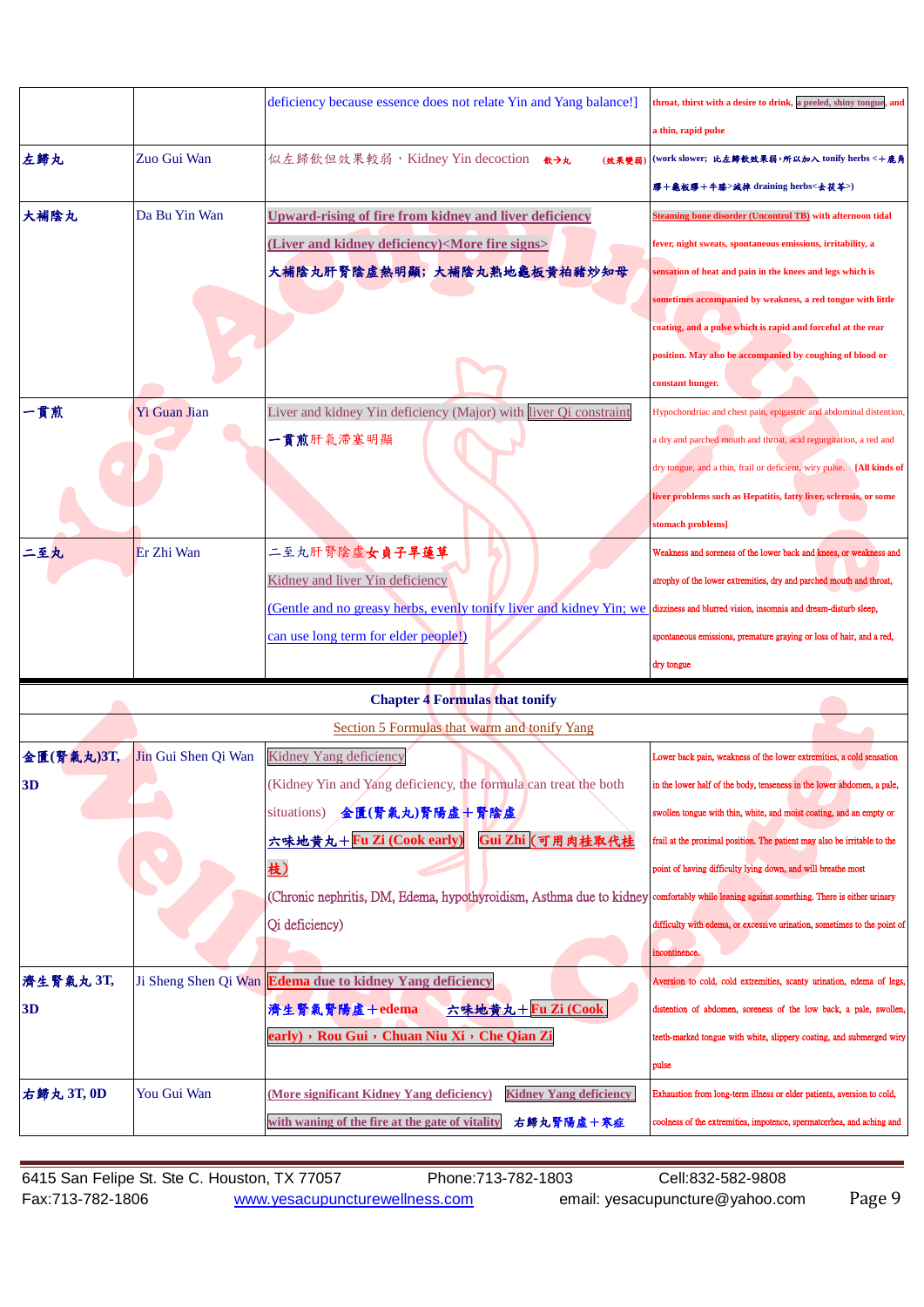|       |                    | (K)Fu Zi, (K)Rou Gui, (K)Lu Jiao Jiao +3T + 當歸枸杞兔絲杜仲         | weakness of the lower back and knees. There may also be infertility,           |
|-------|--------------------|--------------------------------------------------------------|--------------------------------------------------------------------------------|
|       |                    | You Gui Yin 右歸飲 3T, 0D                                       | loose stools (sometimes with undigested food particles), incontinence,         |
|       |                    | 似右歸丸但效果較弱???                                                 | and edema of the lower extremities, pale tongue and submerge pulse             |
| 二仙湯   | Er Xian Tang       | Kidney Yin and Kidney Yang deficiency with<br>Menopause      | (Yin and Yang deficient signs) Hypertension, menstrual disturbing,             |
|       |                    | flame up of fire such as menopause                           | amenorrhea, irregulate menstruation, hot flash, sweating, nervous,             |
|       |                    | 二仙湯停經用; 二仙當知母黃柏巴戟天                                           | depression, fatigue, latitude, irritability, insomnia, palpitation, frequent   |
|       |                    |                                                              | urinary (Menopause signs)                                                      |
|       |                    |                                                              | (Only) Neck sweating, red tongue without coating, frquent                      |
|       |                    |                                                              | urinary, depression, irritability, tired, fatigue, hot flash but feel          |
|       |                    |                                                              | cold (Chill), cold extremities                                                 |
|       |                    | <b>Chapter 5 Formulas that stabilize</b>                     |                                                                                |
|       |                    | Section 1 Formulas that stabilize the exterior and the lungs |                                                                                |
| 玉屏風散  | Yu Ping Feng San   | (Wei Qi deficiency 衛氣虛)                                      | (Wind-cold and will catch cold)                                                |
|       |                    | <b>Deficient protective Qi</b>                               | Aversion to drafts, spontaneous sweating, recurrent colds, a shiny, pale       |
|       |                    | ※玉屏風散黃芪白朮和防風                                                 | complexion, a pale tongue with a white coating, and a floating,                |
|       |                    |                                                              | deficient, and soft pulse                                                      |
| 牡蠣散   | Mu Li San          | Unstable protective Qi with injury to the heart Yin          | Spontaneous sweating that worsens at night, palpitations, easily               |
|       |                    | 牡蠣散--黃芪浮小參麻黃根                                                | startled, shortness of breath, irritability, general debility, lethargy, pale- |
|       |                    |                                                              | red tongue, a thin, weak pulse                                                 |
| 當歸六黄湯 | Dang Gui Liu Huang | Raging fire and/with Yin deficiency (Excessive fire)         | Fever, night sweats, red face, dry mouth and parched lips, irritability,       |
|       | Tnag               | 當歸六黃湯=當歸十六黃                                                  | dry stools (Heat), dark and scanty urine, a red, dry tongue, a rapid           |
|       |                    |                                                              | pulse such as TB, Hyperthyroidism, nephritis, grave syndrome                   |
|       |                    | <b>Chapter 5 Formulas that stabilize</b>                     |                                                                                |
|       |                    | Section 2 Formulas that restrain leakage from intestine      |                                                                                |
| 真人養臟湯 | Zhen Ren Yang Zang | Chronic and long term diarrhea due to spleen and kidney      | Chronic diarrhea or dysenteric disorders with unremitting diarrhea to          |
|       | <b>Tang</b>        | deficiency)                                                  | the point of incontinence, and in severe cases, prolapsed rectum. The          |
|       |                    | <b>Spleen and kidney deficiency</b>                          | diarrhea may contain pus and blood, and there may also be tenesmus.            |
|       |                    |                                                              | Accompanying symptoms include mild, persistent abdominal pain that             |
|       |                    |                                                              | responds favorably to local pressure or warmth, lethargy, a wan                |
|       |                    |                                                              | complexion, reduced appetite, soreness of the lower back, lack of              |
|       |                    |                                                              | strength in the legs, a pale tongue with a white coating, and a slow,          |
|       |                    |                                                              | thin pulse                                                                     |
| 四神丸   | Si Shen Wan        | Cold from deficiency of the spleen and kidneys               | Diarrhea which occurs daily just before sunrise, lack of interest in food      |
|       |                    |                                                              | and inability to digest what is eaten, soreness of the lower back with         |
|       |                    |                                                              | cold limbs, fatigue and lethargy, a pale tongue with a thin, white             |
|       |                    |                                                              | coating, and a submerged, slow, and forceless pulse. There may also be         |
|       |                    |                                                              | abdominal pain.                                                                |
|       |                    |                                                              |                                                                                |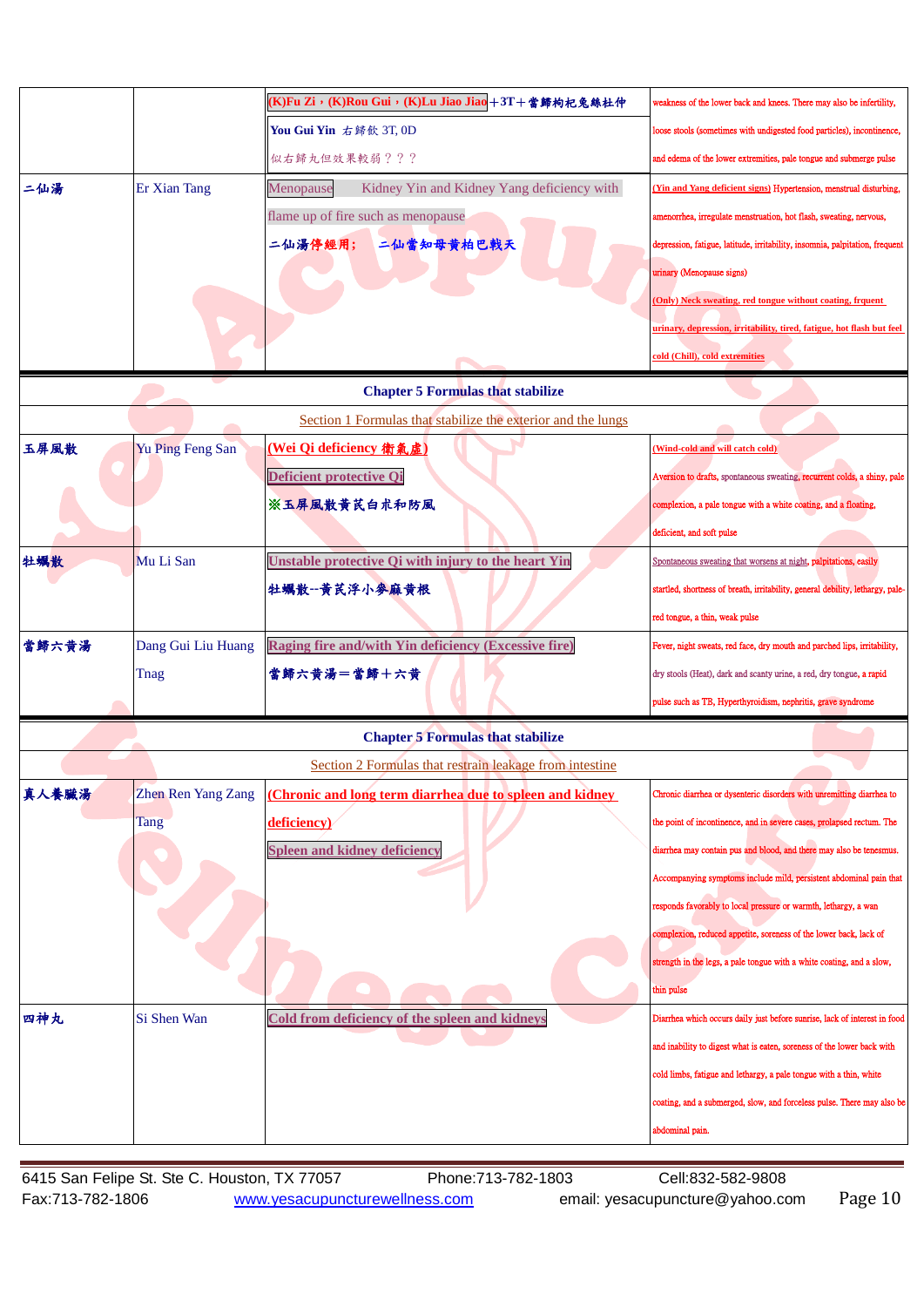| 桃花湯                | <b>Tao Hua Tang</b>  | (Dysenteric disorder due to spleen and kidney Yang deficiency)<br>Spleen and kidney Yang deficiency (Middle jiao deficiency) | Chronic dysentery disorders with dark blood and pus in the<br>stool, abdominal pain that responds favorably to local pressure |
|--------------------|----------------------|------------------------------------------------------------------------------------------------------------------------------|-------------------------------------------------------------------------------------------------------------------------------|
|                    |                      | (More focus on spleen)<br><b>Chapter 5 Formulas that stabilize</b>                                                           | or warmth, a pale tongue, a thin, frail or slow, frail pulse                                                                  |
|                    |                      | Section 3 Formulas that restrain leakage from intestine                                                                      |                                                                                                                               |
| 金鎖固精丸              | Jin Suo Gu Jing Wan  | Kidney deficiency leading to instability of the gate of essence                                                              | Chronic spermatorrhea $\frac{1}{6}$ , impotence, fatigue and weakness,                                                        |
| (主用于含)             |                      | Kidney Qi and essence deficiency)                                                                                            | sore and weak limbs, lower back pain, tinnitus, a pale tongue                                                                 |
|                    |                      |                                                                                                                              | with a white coating, and a thin, frail pulse                                                                                 |
| 桑螵蛸散               | Sang Piao Xiao San   | (Binding in lower jiao especially for kidney and urination)                                                                  | Frequent urination (Sometimes to the point of incontinence), urine the                                                        |
| (Warm formula)     |                      | Qi deficiency of the kidneys and heart<br>[Heart signs]                                                                      | color of rice water (Gray and cloudy) some times accompanied by                                                               |
|                    |                      | Frequent urination (Sometimes to the point of incontinence)                                                                  | spermatorrhea. Other signs and symptoms include disorientation,                                                               |
|                    |                      |                                                                                                                              | forgetfulness, and a pale tongue with a white coating, and a thin, slow,                                                      |
|                    |                      |                                                                                                                              | and frail pulse                                                                                                               |
| 鎖泉丸                | Suo Quan Wan         | Cold from kidney deficiency with UB lost control                                                                             | Frequent, clear, prolonged urination accompanied with pale tongue,                                                            |
| (Gentle and mild   |                      |                                                                                                                              | while coating, deep, and frail pulse                                                                                          |
| formula especially |                      |                                                                                                                              | (Bed wet)                                                                                                                     |
| for kids)          |                      |                                                                                                                              | Before 7 years old, kids always have bed wet situation, we can use the                                                        |
|                    |                      |                                                                                                                              | formula because kids are not develop very well!                                                                               |
|                    |                      | <b>Chapter 5 Formulas that stabilize</b>                                                                                     |                                                                                                                               |
|                    |                      | Section 4 Formulas that stabilize the Womb                                                                                   |                                                                                                                               |
| 固沖湯                | <b>Gu Chong Tang</b> | Spleen (Qi) deficiency unable to govern the blood                                                                            | Uterine bleeding (Spleen Qi deficiency) or profuse menstrual                                                                  |
|                    |                      | Coughing out blood: Lung-heat or lung Yin deficiency                                                                         | leeding in which the blood is thin and pale (Light red), and either                                                           |
|                    |                      | Long Gu and Mu Li                                                                                                            | tushes out or continuously trickles out. Accompanying signs and                                                               |
|                    |                      | Calm spirit, anchor liver Yang and stabling and binding                                                                      | symptoms include palpitations, shortness of breath, a pale tongue,                                                            |
|                    |                      |                                                                                                                              | and a deficient and big or thin and frail pulse                                                                               |
| 固經丸                | <b>Gu Jing Wan</b>   | (Liver-fire disturbing Chong and Ren->Bleeding)                                                                              | (Blood heat) Continuous menstruation or uterine bleeding that                                                                 |
|                    |                      | Liver heat disturbing the penetrating the conception vessels                                                                 | alternates between trickling and gushing of blood. The blood is                                                               |
|                    |                      | Menses->Liver]                                                                                                               | very red and may contain dark-purple clots. Accompanying a                                                                    |
|                    |                      | Dizziness > Liver Fire or liver-Yang hyperactivity                                                                           | sensation of heat and irritability in the chest, abdominal pain, dark                                                         |
|                    |                      |                                                                                                                              | urine, a red tongue, and a rapid, wiry pulse                                                                                  |
| 完帶湯                | Wan Dai Tang         | Spleen deficiency with dampness and liver Qi constraint                                                                      | Profuse vaginal discharge that is white or pale yellow in color, thin                                                         |
| (很有效的方子)           |                      |                                                                                                                              | in consistency, not particularly foul-smelling, and usually                                                                   |
| <b>早常用</b>         |                      |                                                                                                                              | continuous, Accompanying signs and symptoms include fatigue.                                                                  |
|                    |                      |                                                                                                                              | Lethargy, a shiny, pale complexion, loose stools, a pale tongue with                                                          |
|                    |                      |                                                                                                                              | a white coating, and a soggy and frail or moderate pulse $(\rightarrow)$ Spleen                                               |
|                    |                      |                                                                                                                              | Qi deficiency with dampness signs)                                                                                            |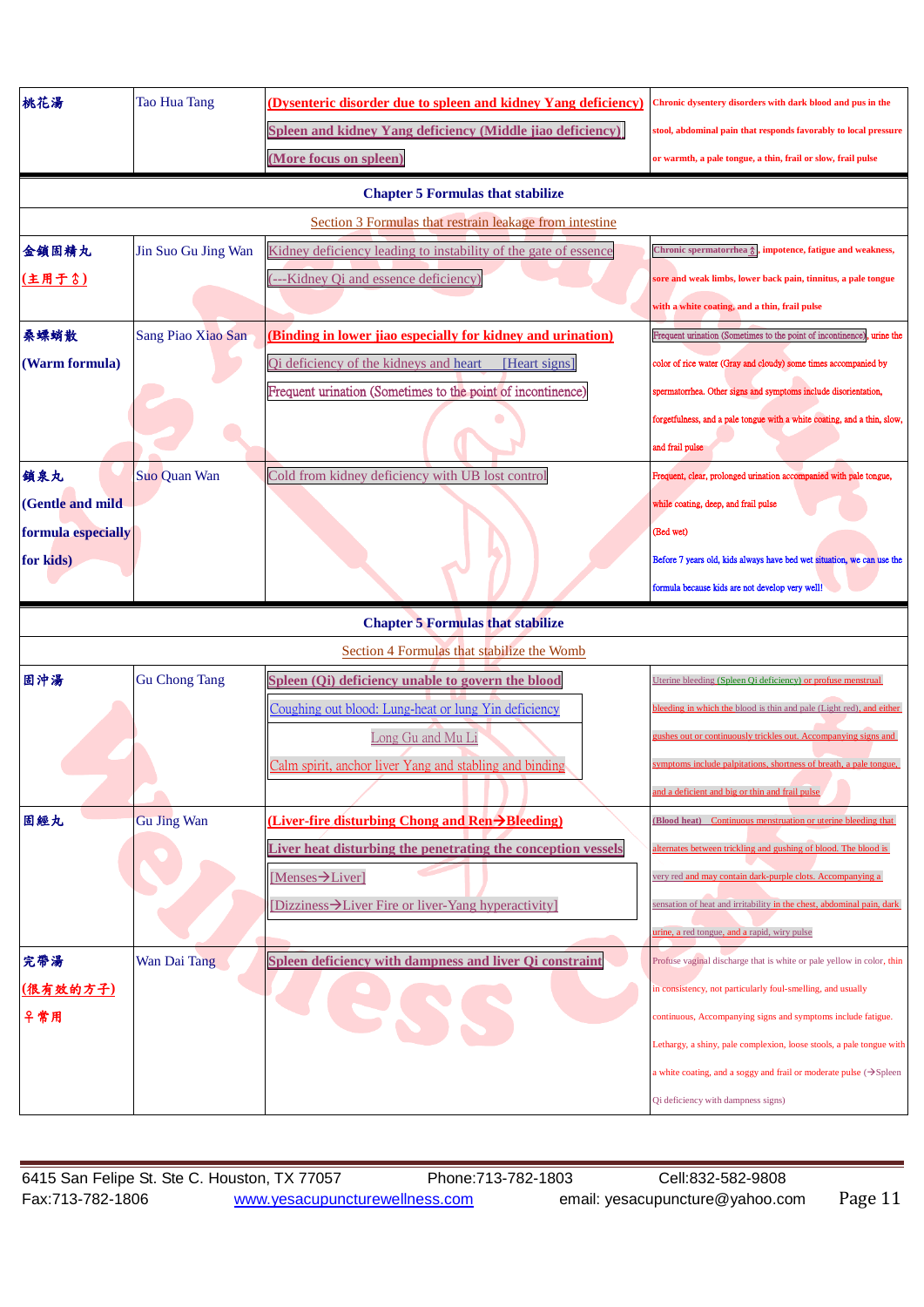| 止帶湯/方                     | Zhi Dai Tang/Fang    | (Damp-heat vaginal discharge)                                                | Damp-heat vaginal discharge                                             |
|---------------------------|----------------------|------------------------------------------------------------------------------|-------------------------------------------------------------------------|
|                           |                      |                                                                              | Damp-heat in Liver or GB/ In lower jaao→Leukorrhea←龍胆                   |
| 易黄湯                       | <b>Yi Huang Tang</b> |                                                                              | 瀉肝湯                                                                     |
|                           |                      | <b>Chapter 6 Formulas that stabilize</b>                                     |                                                                         |
|                           |                      | Section 1 Formulas that stabilize the Womb                                   |                                                                         |
| 酸棗仁湯                      | Suan Zao Ren Tang    | (Nourish liver and heart to calm spirit especially for liver)                | 酸囊仁湯茯苓知母川芎甘草                                                            |
|                           |                      | <b>Consumption from deficient liver blood</b>                                | Irritability, inability to sleep, palpitations, night sweats, dizziness |
|                           |                      | (Liver blood and liver Yin deficiency)                                       | and vertigo, dry throat and mouth, a dry, red tongue, and a wiry or     |
|                           |                      |                                                                              | thin, rapid pulse                                                       |
|                           |                      |                                                                              | -- Liver controls the soul of human and heart controls spirit!          |
| 珍珠母丸                      | Zhen Zhu Mu Wan      | Liver Blood and Yin deficiency with ascending liver Yang                     | Liver Yin and blood deficiency                                          |
|                           |                      | Liver Yang raising)                                                          |                                                                         |
| 天王補心丹                     | Tian Wang Bu Xin     | <b>Heart and kidney Yin deficiency</b>                                       | Irritability, palpitations with anxiety, fatigue, insomnia with very    |
| (K)Sheng Di               | Dan                  | Yin deficiency of the heart and kidneys                                      | restless sleep, inability to think or concentrate for even short period |
| <b>Huang</b>              |                      | 朱砂可用來做 pills 及勿長期使用(勿 cook 朱砂)                                               | of time, nocturnal emission, forgetfulness, dry stools, a red tongue    |
|                           |                      |                                                                              | with little coating, and a thin, rapid pulse. There may also be sores   |
|                           |                      |                                                                              | of the mouth and tongue, low grade fever, and night sweats              |
| 黄連阿膠湯                     | Huang Lian E Jiao    | Fire with Yin deficiency affecting the spirit                                | Irritability with a sensation of heat in the chest, insomnia,           |
|                           | Tang                 | $Fire + Yin$ deficiency then affect spirit                                   | palpitations, with anxiety, a red tongue with a dry, yellow coating     |
|                           |                      | 黄連阿膠湯黄岑芍藥雞子黄                                                                 | and a thin, rapid pulse. There may also be sores of the tongue or       |
|                           |                      |                                                                              | mouth.                                                                  |
| 甘參大棗湯                     | Gan Mai Da Zao       | Zhen Zao 臟燥                                                                  | Disorientation, frequent attacks of melancholy and crying               |
| (Genital formula)         | <b>Tang</b>          | Deficiency of the Qi and Yin of the heart (Major) and spleen                 | spells, inability to control oneself, restless sleep (Sometimes         |
|                           |                      | (Heart Qi and Yin deficiency)                                                | with night sweats), frequent bouts of vawning, a red tongue             |
|                           |                      | --Liver Qi stagnation > Generally patients do not cry                        | with a sparse coating, and a thin, rapid pulse. In severe cases,        |
|                           |                      | --Heart problems $\rightarrow$ Cry                                           | the behavior and speech become abdominal                                |
|                           |                      | <b>Chapter 6 Formulas that stabilize</b>                                     |                                                                         |
|                           |                      | Section 2 Formulas that sedate and calm spirit                               |                                                                         |
| 朱砂安神丸                     | Zhu Sha An Shen      | Heart fire injury Heart Yin and blood                                        | Insomnia, continuous palpitations, a sensation of irritability and      |
| More severe and focus Wan |                      | Vigorous heart fire injuring the Yin and blood                               | heat in the chest, a desire to vomit without result, dream-disturbed    |
| on heart-fire)            |                      |                                                                              | sleep, a red tongue, and a thin, rapid pulse. In some cases the         |
| 非常似黄連阿膠湯)                 |                      |                                                                              | patient also develops a rancorous disposition 暴力傾向                      |
| 柴胡加龍骨牡蠣                   |                      | Chai Hu Jia Long Gu (More focus on Shao Yang syndrome)[Stomach fire, stomach | Any kinds of excessive syndrome cause irritability, anxiety,            |
| 湯                         | Mu Li Tang           | heat, liver fire, heat in GB even in intestine]                              | insomnia, menopause <fire signs=""> ← Excess heat in ShaoYang</fire>    |
| 太陽+陽明+少陽                  |                      | Problems with all the Yang stages or phlegm in the liver/gall bladder        | or Yangming]                                                            |
| problems=All three Yang   |                      | system                                                                       | Fullness in the chest, irritability with occasional attacks of          |
| problems)                 |                      | (太陽+陽明+少陽 problems=All three Yang problems)                                  | palpitations, urinary difficulty, constipation, delirious speech,       |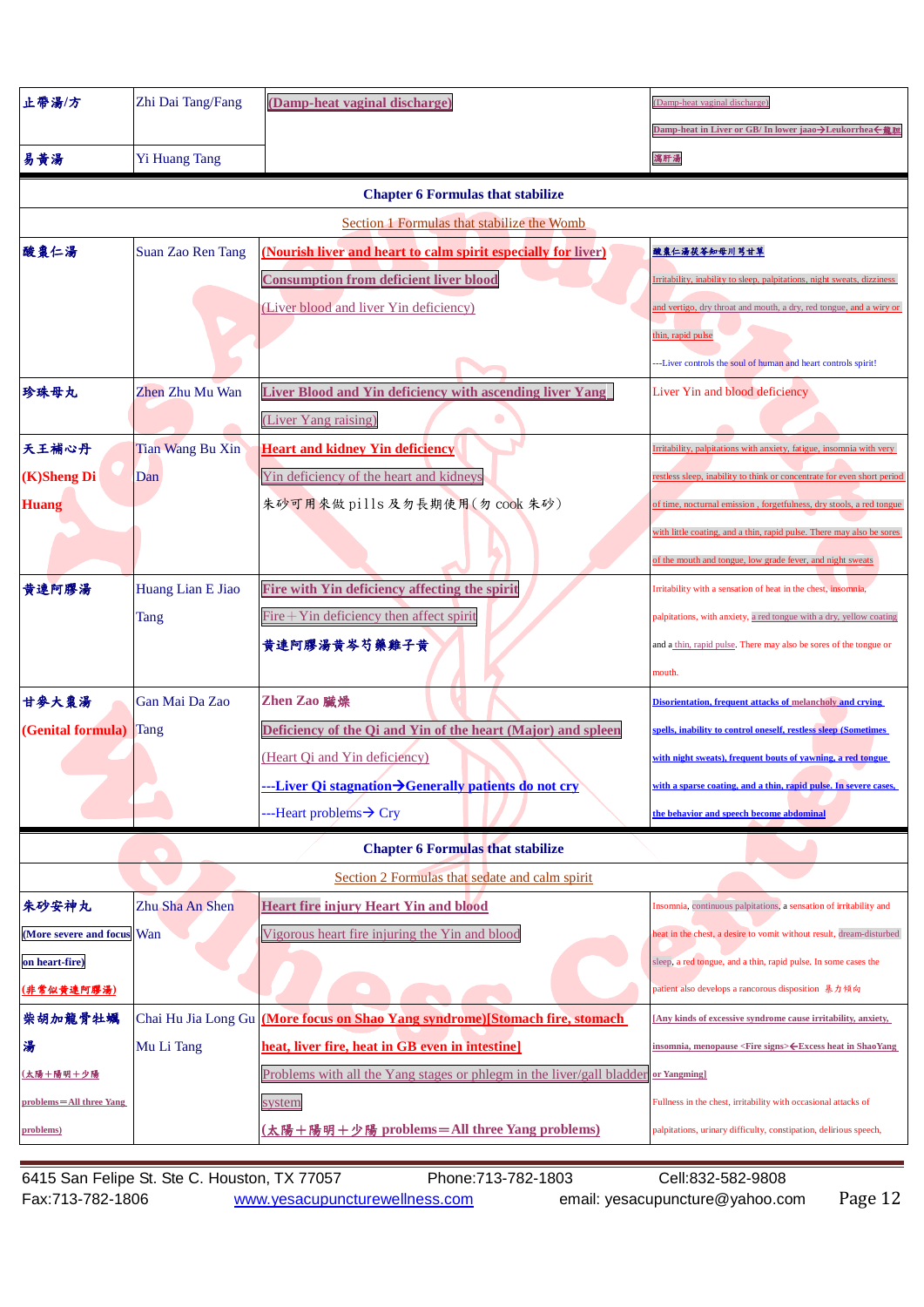|              |                         | (K)Chai Hu, (K)Huang Qin, (K)Gui Zhi, (K)Da Huang                  | inability to rotate the trunk, a sensation of extreme heaviness          |
|--------------|-------------------------|--------------------------------------------------------------------|--------------------------------------------------------------------------|
|              |                         |                                                                    | throughout the body, a red tongue with a slippery coating and a          |
|              |                         |                                                                    | wiry, rapid pulse                                                        |
|              |                         | <b>Chapter 7 Formulas that expel wind</b>                          |                                                                          |
|              |                         | Section 1 Formulas that release wind from skin and channels        |                                                                          |
| 消風散          | <b>Xiao Fend San</b>    | Wind-heat or wind- dampness invading the body, contending          | Weepy (oozing/Damp), itchy (Wind), red skin (Heat) lesions over a        |
|              |                         | with pre-existing damp-heat                                        | large part of the body, a yellow or white tongue coating and a           |
|              |                         |                                                                    | forceful (Not deficiency), floating (External pathogens on skin),        |
|              |                         |                                                                    | and a rapid pulse (heat) <internal take=""> 可用溼疹, 蕁麻疹</internal>         |
| 牽正散          | Qian Zheng San          |                                                                    |                                                                          |
|              |                         | head and face (Facial paralysis from wind-phlegm)                  | paralysis with deviation of the eyes and mouth and facial muscle         |
|              |                         |                                                                    | twitch. Facial paralysis is due to wind-phlegm blocking channels,        |
|              |                         |                                                                    | Dr. can open channels                                                    |
| 玉真散          | <b>Yu Zhen San</b>      | <b>Titanic spasm</b>                                               | Stiffness and spasms of the jaw, closed mouth, lip spasms,               |
|              |                         | Invasion of wind and toxin though a wound or sore                  | deviation of the eyes, rigidity of the entire body to the point of       |
|              |                         |                                                                    | opisthotonos (a titanic spasm in which the spine and extremities         |
|              |                         |                                                                    | are so extended that the body rests on the head and heels), and          |
|              |                         |                                                                    | a wiry, tight pulse [or Botulism 频肉春桿菌]                                  |
|              |                         | <b>Chapter 7 Formulas that expel wind</b>                          |                                                                          |
|              |                         | Section 2 Formulas that extinguish internal wind                   |                                                                          |
| 鎮肝熄風湯        | Zhen Gan Xi Feng        | <b>Liver and kidney Yin deficiency (Root) with ascendant liver</b> | Liver Yang raise signs Dizziness, vertigo, a feeling of distention       |
|              | Tang                    | yang generating wind                                               | in the eyes, tinnitus, feverish sensation in the head, headache,         |
|              |                         | (Liver Yang hyperactivity $\rightarrow$ Wind)                      | irritability, flushed face, and a wiry, long, and forceful pulse. There  |
|              |                         |                                                                    | may also be frequent belching, progressive motor dysfunction of          |
|              |                         |                                                                    | the body or development of facial asymmetry that occurs over a           |
|              |                         |                                                                    | period of a few hours to a few days, severe dizziness and vertigo,       |
|              |                         |                                                                    | sudden loss of consciousness, mental confusion with moments of           |
|              |                         |                                                                    | lucidity, and an inability, and an inability to fully recover after loss |
|              |                         |                                                                    | of consciousness                                                         |
| 天麻鈎藤飲        | <b>Tian Ma Gou Teng</b> | <b>Ascendant liver Yang and internal movement of liver wind</b>    | Headache, dizziness, vertigo, tinnitus, blurred vision, a sensation of   |
|              | Yin                     |                                                                    | heat rushing to the head, insomnia with dream-disturbed sleep, a         |
|              |                         |                                                                    | red tongue, and a wiry, rapid pulse. In severe cases there may also      |
|              |                         |                                                                    | be numbness, twitching and spasms in the extremities, or                 |
|              |                         |                                                                    | hemiplegia (Internal Wind)                                               |
| 大定風珠         | Da Ding Feng Zhu        | (The formula use gentle herbs to be king herb and we can use       | Weariness, muscle spasms with alternating flexion and extension of       |
| (Late stage) |                         | the formula for weak patients)                                     | the extremities (不自主顫動 and very tired), a deficient or frail             |
|              |                         | Severe injury to the Yin and fluids which causes internal movement | pulse, and a deep-ed tongue with a scanty or peeled coating. Often       |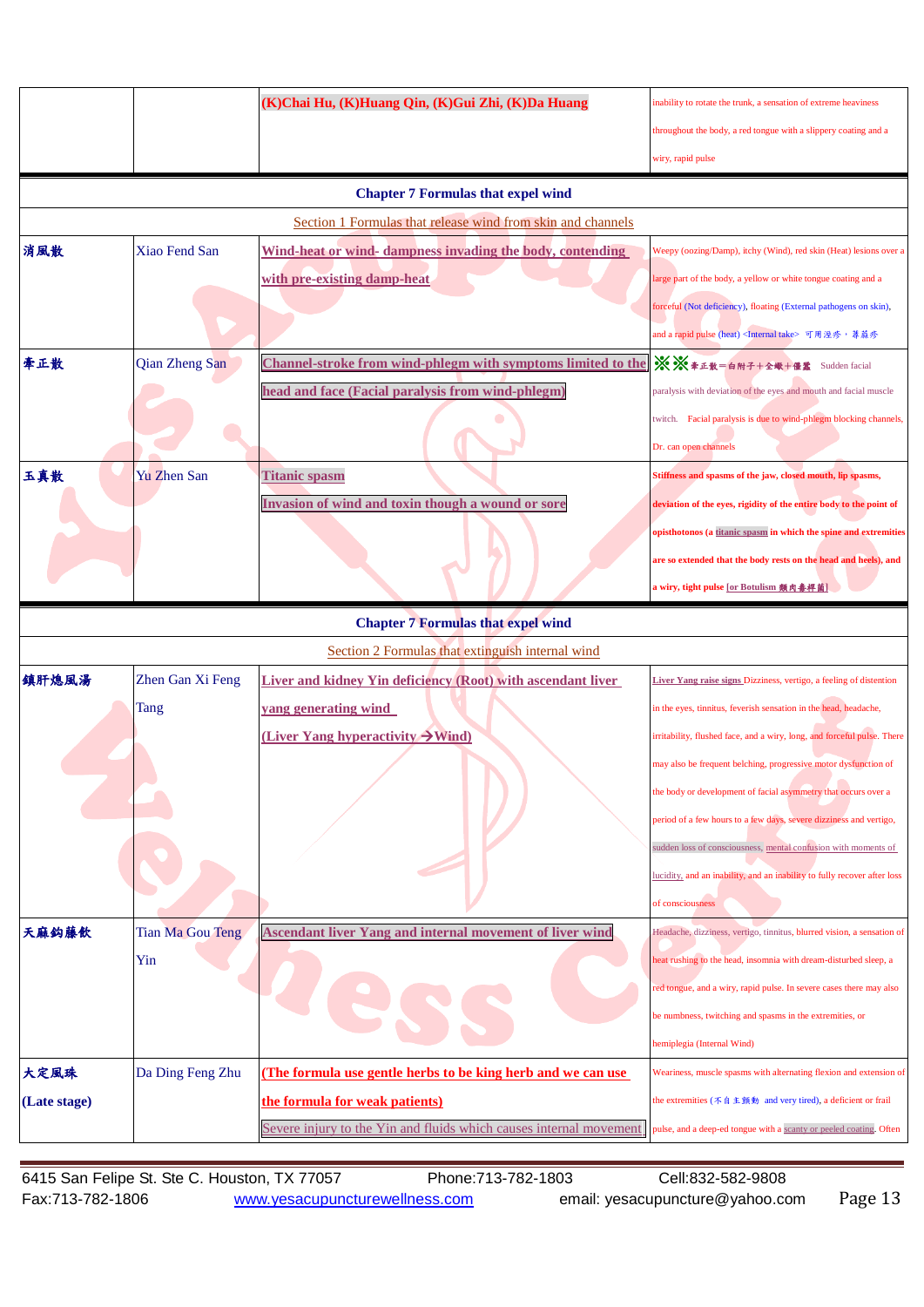|          |                      | of wind                                                                                                             | the patient will appear as if he is about to go into shock [such as |
|----------|----------------------|---------------------------------------------------------------------------------------------------------------------|---------------------------------------------------------------------|
|          |                      |                                                                                                                     | after epidemic febrile diseases---Severe vomiting and diarrhea]     |
| 加减扶脈湯    | Jia Jian Fu Mai Tang |                                                                                                                     |                                                                     |
| 羚(羊)角鈎藤湯 | Ling Yang Gou Teng   | (Severe condition)                                                                                                  | (High fever $\rightarrow$ Wind severe situation)                    |
|          | Tang                 | Internal wind due to Excessive liver fire or liver heat (Too much                                                   | High fever, irritability (Due to high fever), vigorous heat,        |
|          |                      | fire)                                                                                                               | dizziness, vertigo, spasm, tremors, twisting on extremities,        |
|          |                      |                                                                                                                     | extremities heat, deep red tongue, dry, crack and prickle on the    |
|          |                      |                                                                                                                     | surface of tongue, wiry rapid tongue, lost consciousness            |
| 地黄飲子     | Di Huang Yi Zi       | (Chronic condition; focus on lower part weak and tonify kidney and                                                  | (Speak problems)                                                    |
|          |                      | Warming of the kidney Yin and Yang, upward<br>Yang then clear phlegm)                                               | Stiffness of the tongue with an inability to speak, disability or   |
|          |                      | flaring of fire from deficiency, and turbid phlegm that blocks the orifices                                         | paralysis of the lower extremities, a dry mouth with a absence of   |
|          |                      | (Tongue)                                                                                                            | thirst, a greasy, yellow tongue coating, and a submerged, slow,     |
|          |                      | Lower part is kidney deficient problem $\rightarrow$ Atrophy and upper part is phlegm $\vert$ thin, and frail pulse |                                                                     |
|          |                      | blocking orifices]                                                                                                  |                                                                     |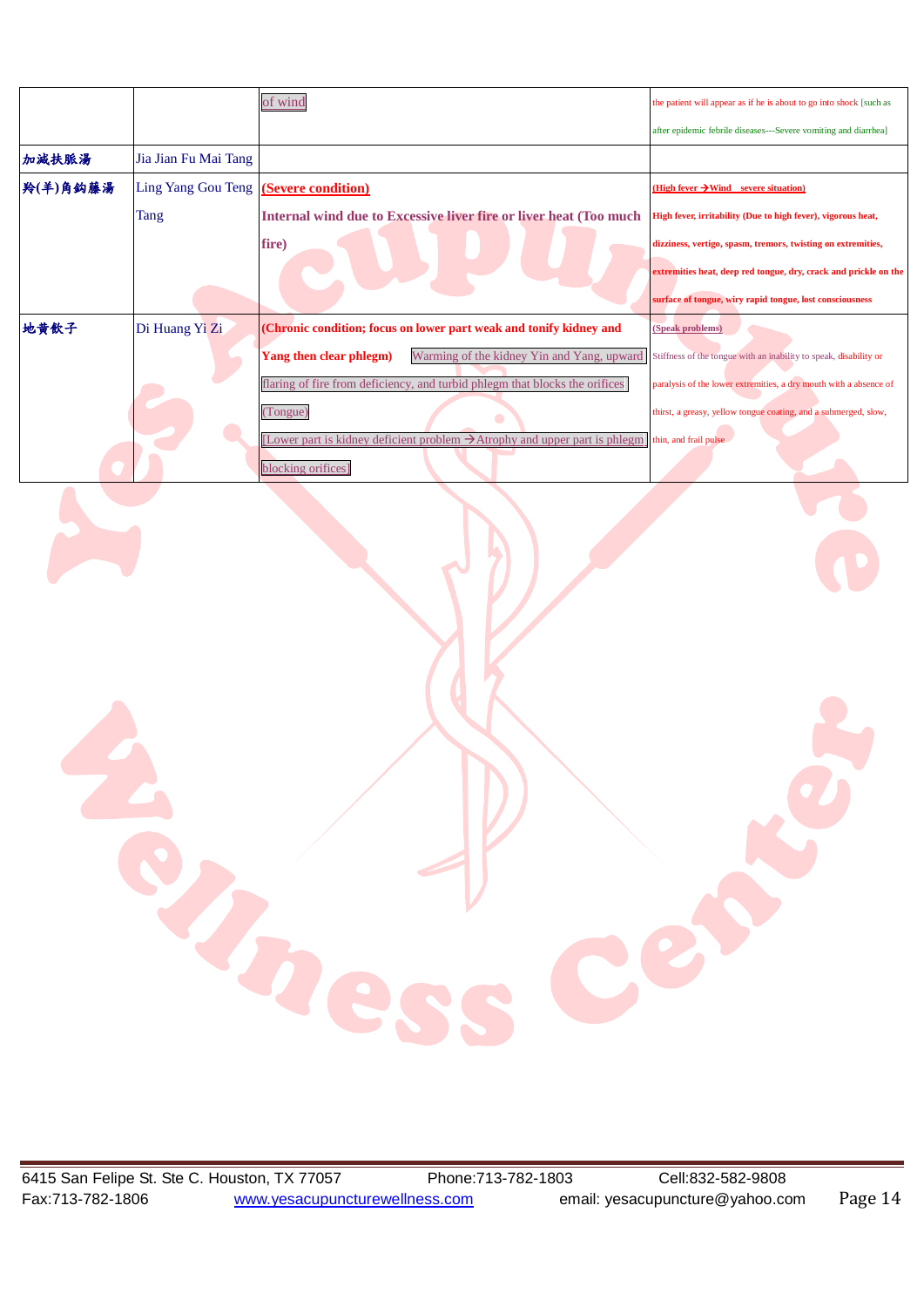| <b>Chapter 8 Formulas that open the orifices</b>                                                 |                            |                  |                                                                                                             |                                                                   |
|--------------------------------------------------------------------------------------------------|----------------------------|------------------|-------------------------------------------------------------------------------------------------------------|-------------------------------------------------------------------|
| Section 1 Formulas that clear heat an open the orifices                                          |                            |                  |                                                                                                             |                                                                   |
| 安宫牛黄丸                                                                                            |                            | An Gong Niu      | <b>Cold</b>                                                                                                 | (Focus on heat---High fever; more effect on                       |
|                                                                                                  |                            | <b>Huang Wan</b> | Open heart orifice and clear heat and hot closed disorder                                                   | $heat + toxin)$                                                   |
| 至寶丹                                                                                              |                            | Zhi Bao Dan      | <b>Heart closed disorders</b>                                                                               | (Focus on <b>heat and more phlegm---Thick</b> ,                   |
|                                                                                                  |                            |                  | <b>Delirium or unconsciousness</b>                                                                          | yellow and greasy tongue coating and a lot                        |
|                                                                                                  |                            |                  | Fever; sometimes generate wind                                                                              | of phlegm signs)                                                  |
| 紫雪丹                                                                                              |                            | Zi Xue Dan       | <b>Red face</b><br>3.                                                                                       | (Focus on Wind---High fever and                                   |
|                                                                                                  |                            |                  | <b>Heavy loudly breath</b><br>4.                                                                            | convulsion---Internal wind)                                       |
|                                                                                                  |                            |                  | 5.<br><b>Irritability</b>                                                                                   |                                                                   |
|                                                                                                  |                            |                  | Force and rapid pulse<br>6.                                                                                 |                                                                   |
|                                                                                                  |                            |                  | 7. Red tongue                                                                                               |                                                                   |
|                                                                                                  |                            |                  | <b>Chapter 8 Formulas that open the orifices</b>                                                            |                                                                   |
|                                                                                                  |                            |                  | Section 2. Formulas that warm and open the orifices---Cold closed disorder->Patients do not have heat signs |                                                                   |
| 蘇和香丸                                                                                             | Su He Xiang Wan            |                  | Cold-dampness and turbid phlegm veiling (Block) the sensory                                                 | Sudden collapse. Loose of consciousness, and clenched<br>(1)      |
|                                                                                                  |                            | <u>orifices</u>  |                                                                                                             | jaw (Closed disorder).                                            |
|                                                                                                  |                            |                  | 1. Cold closed disorder; 2. Chest pain, abdominal pain disorder                                             | Fullness, pain, and a sensation of cold in the chest and<br>(2)   |
| severe with cold condition)                                                                      |                            |                  |                                                                                                             | abdomen which may signal the impending sudden loss                |
|                                                                                                  |                            |                  |                                                                                                             | of consciousness or coma (Such as Vagina, CHD---Cold              |
|                                                                                                  |                            |                  |                                                                                                             | or phlegm signs; or evil Qi)                                      |
|                                                                                                  |                            |                  |                                                                                                             | (3) Abdominal pain, and focal distention in the chest, an urge to |
|                                                                                                  |                            |                  |                                                                                                             | vomit and defecate without doing either, which in severe          |
|                                                                                                  |                            |                  |                                                                                                             | cases can lead to sudden loss of consciousness or coma.           |
|                                                                                                  |                            |                  |                                                                                                             | All of the above are accompanied by pale complexion,              |
|                                                                                                  |                            |                  |                                                                                                             | purple lips, excessive mucus and saliva, cold extremities,        |
|                                                                                                  |                            |                  |                                                                                                             | a pale tongue with a slippery, greasy coating, and a              |
|                                                                                                  |                            |                  |                                                                                                             | submerged, slippery pulse (Cold-phlegm inside)                    |
| <b>Chapter 8 Formulas that open the orifices</b>                                                 |                            |                  |                                                                                                             |                                                                   |
| Section 3. Formulas that scour phlegm and open the orifices                                      |                            |                  |                                                                                                             |                                                                   |
| 通關散                                                                                              | Tong Guan San              |                  | (No heat signs) Excess-type closed disorder due to a sudden attack                                          | loss of consciousness, clenched jaw, extreme difficulty in        |
|                                                                                                  |                            |                  | of fierce pathogenic influences producing turbid phlegm                                                     | preathing, forming at the mouth, and a pale, ashen complexion     |
|                                                                                                  |                            |                  | <b>Chapter 9 Formulas that treat phlegm</b>                                                                 |                                                                   |
| Section 1. Formulas that scour phlegm and open the orifices                                      |                            |                  |                                                                                                             |                                                                   |
| 二陳湯                                                                                              | Er Chen Tang               |                  | (Basic formula for damp-phlegm; phlegm no other pathogens                                                   | ※※二陳湯苓草夏紅與薑梅                                                      |
|                                                                                                  | $\rightarrow$ Pure phlegm) |                  | 易咳痰                                                                                                         |                                                                   |
|                                                                                                  |                            |                  | Dampness and phlegm due to Spleen deficiency [Damp-phlegm                                                   | Coughing (Lung) with copious, white sputum that                   |
| 6415 San Felipe St. Ste C. Houston, TX 77057                                                     |                            |                  | Phone: 713-782-1803                                                                                         | Cell:832-582-9808                                                 |
| Page 15<br>Fax:713-782-1806<br>www.yesacupuncturewellness.com<br>email: yesacupuncture@yahoo.com |                            |                  |                                                                                                             |                                                                   |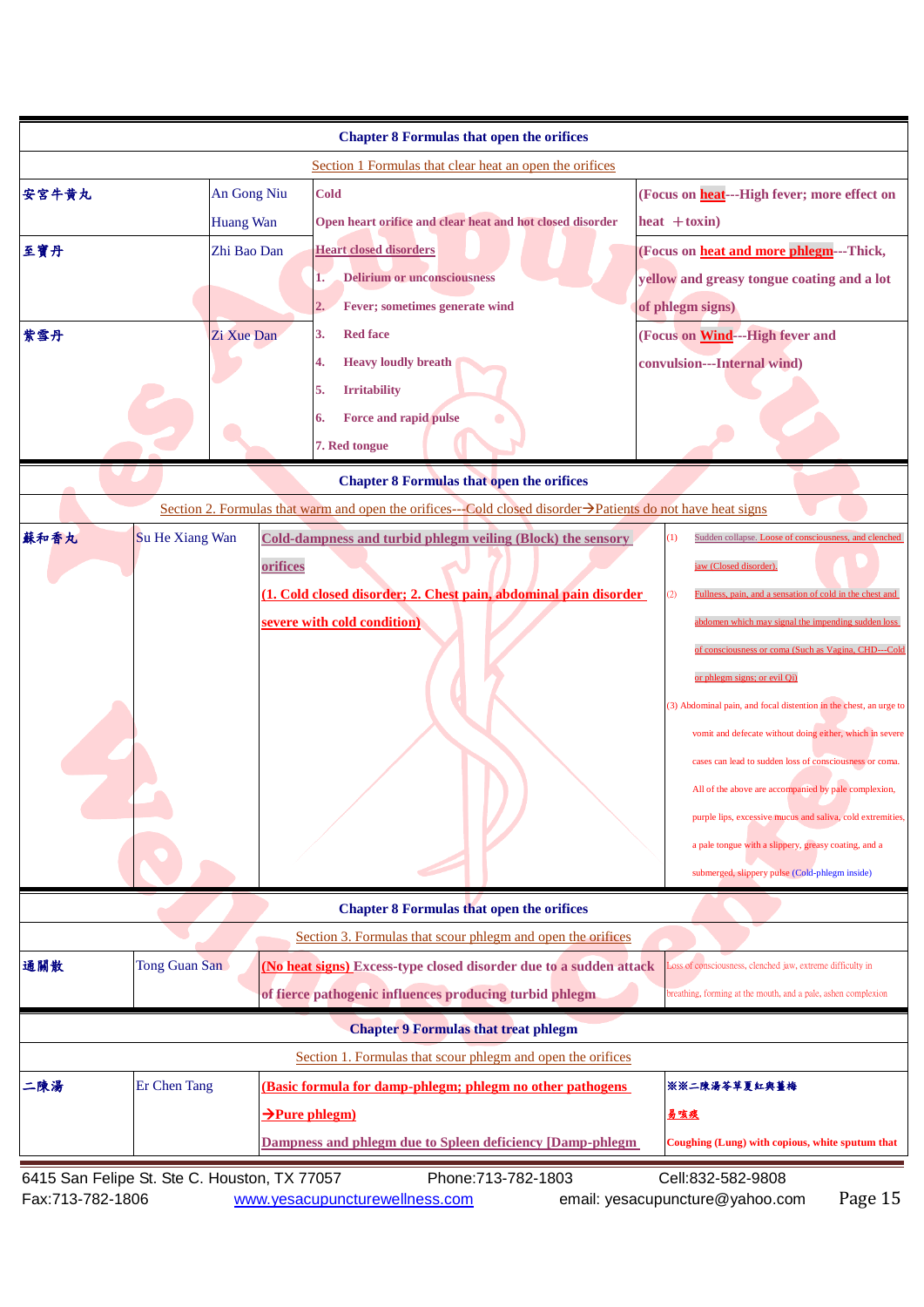|                 |                                                                                           | stays in lung or middle-jiao]                                           | is easily expectorated, focal distention and a stifling              |
|-----------------|-------------------------------------------------------------------------------------------|-------------------------------------------------------------------------|----------------------------------------------------------------------|
|                 |                                                                                           |                                                                         | sensation in the chest and diaphragm                                 |
| 抵痰湯             | Di Tan Tang                                                                               | Internal obstruction due to excessive phlegm [Damp-phlegm is            | Stiffness of tongue and speech impairment, (Swollen tongue,          |
| (有二陳湯)          |                                                                                           | <u>carried by wind and blocks heart orifices---more severe]</u>         | greasy tongue coating and slippery pulse, 喉嚨有痰聲)                     |
|                 |                                                                                           |                                                                         | the formula is slightly cold!                                        |
|                 |                                                                                           | <b>Chapter 9 Formulas that treat phlegm</b>                             |                                                                      |
|                 |                                                                                           | Section 2. Formulas that Clear Heat and Transform phlegm                |                                                                      |
| 温膽湯             | Wen Dan Tang                                                                              | (heat phlegm problems major but not heat phlegm in lung)[除了             | Dizziness, vertigo, nausea or vomiting, insomnia,                    |
| (有二陳湯)          |                                                                                           | Heat-phlegm in lung 不用]                                                 | palpitations, anxiety, indeterminate gnawing hunger,                 |
|                 |                                                                                           | Gallbladder and stomach disharmony with phlegm-heat                     | or seizures accompanied by copious sputum, focal                     |
|                 |                                                                                           | ※※温膽湯竹茹枳實二陳湯加生薑與大棗                                                      | distention of the chest, a bitter taste in the mouth,                |
|                 |                                                                                           |                                                                         | slight thirst, a greasy, yellow tongue coating, and a                |
|                 |                                                                                           |                                                                         | rapid pulse that is either slippery or wiry                          |
| 清氣化痰湯           | <b>Qing Qi Hua Tan</b>                                                                    | (Heat-phlegm in lung)                                                   | Coughing of yellow, viscous sputum that is difficult to              |
| (有二陳湯但少甘        | <b>Tang</b>                                                                               | Internal clumping of phlegm-heat in the lung                            | expectorate, focal distention and a feeling of fullness              |
| 草,可自行加入)        |                                                                                           | (Major in the lung then affect another organs)                          | in the chest and diaphragm, nausea, a red tongue with                |
|                 |                                                                                           | Heat phlegm; 較不易咳痰)                                                     | a greasy, yellow coating, and a slippery, rapid pulse.               |
|                 |                                                                                           |                                                                         | In severe cases, there may also difficulty in breathing.             |
|                 |                                                                                           | <b>Chapter 9 Formulas that treat phlegm</b>                             |                                                                      |
|                 |                                                                                           | Section 3. Formulas that Moisten dryness and transform phlegm           |                                                                      |
| 貝母瓜萋散           | Bei Mu Gua Lou San Dry-phlegm<br>Cough with deep-seated sputum (Very deep sputum) that is |                                                                         |                                                                      |
| (沒有二陳湯,少半       |                                                                                           |                                                                         | difficult to expectorate, wheezing, a dry and sore throat, a red     |
| 夏)              |                                                                                           |                                                                         | and dry tongue with little coating, and a rapid and thin but         |
|                 |                                                                                           |                                                                         | strong pulse                                                         |
|                 |                                                                                           | <b>Chapter 9 Formulas that treat phlegm</b>                             |                                                                      |
|                 |                                                                                           | Section 4. Formulas that Warm and transform cold-phlegm                 |                                                                      |
| 苓甘五味薑辛湯         | <b>Ling Gan Wu Wei</b>                                                                    | <b>Cold congested fluids from deficiency Yang and ascendant Yin</b>     | Coughing with profuse sputum that is thin, watery $(\in$ Cold),      |
| (沒有二陳湯)         | <b>Jiang Xin Tang</b>                                                                     | (Cough phlegm in lung)                                                  | and white accompanied by a feeling of discomfort in the chest        |
|                 |                                                                                           |                                                                         | and diaphragm, a white, slippery tongue coating, and a wiry          |
|                 |                                                                                           |                                                                         | lippery pulse                                                        |
| 三子養親湯           | San Zi Yang Qin                                                                           | (Phlegm, cough and Qi and food stagnation)                              | Not treat root, just manifestation; Do not long time used)           |
|                 | Tang                                                                                      | Cough lung (Cold phlegm in lung) with food stagnation                   | Coughing and wheezing, copious sputum, focal distention in           |
|                 |                                                                                           | [Elderly patients have a little bit cold-phlegm, food stagnation and Qi | the chest, loss of appetite, digestive difficulties, a white, greasy |
|                 |                                                                                           | stagnation]                                                             | ongue coating, and a slippery pulse such as chronic bronchitis       |
|                 |                                                                                           | ※※三子養親湯=白芥子+蘇子+萊服子                                                      | and cough every morning with poor appetite                           |
| 苓桂朮甘湯           | Ling Gui Zhu Gan                                                                          | <b>Congested fluid in the epigastrium</b>                               | Fullness in he chest and hypochondria, palpitations,                 |
| (For Tain Yin 痰 | Tang                                                                                      |                                                                         | shortness of breath, coughing up clear and watery sputum             |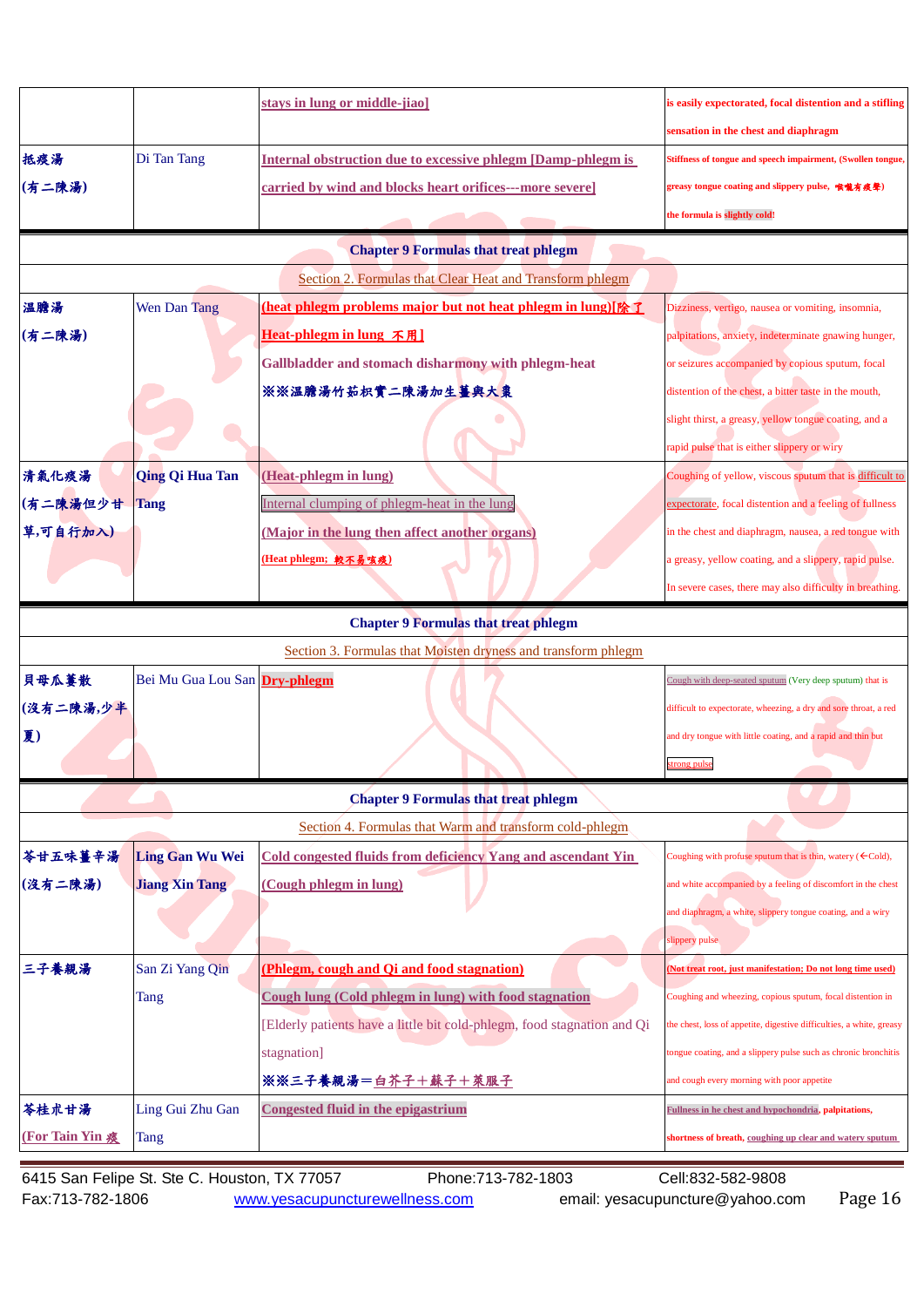| 飲)                   |                     |                                                                       | Cough phle), and dizziness or vertigo (←似温胆湯). The                 |
|----------------------|---------------------|-----------------------------------------------------------------------|--------------------------------------------------------------------|
|                      |                     |                                                                       | tongue is pale and swollen with a white and slippery or            |
|                      |                     |                                                                       | greasy coating, pulse is usually slippery and wiry or soggy        |
|                      |                     | <b>Chapter 9 Formulas that treat phlegm</b>                           |                                                                    |
|                      |                     | Section 5. Formulas that transform and dissipate nodule               |                                                                    |
| 消瘻丸                  | Xiao Luo Wan        | Nodular masses on the neck due to phlegm-fire                         | Nodules on the neck that are firm and rubbery                      |
| Common use:          |                     | ※※消瘻丸玄參牡蠣貝母                                                           | Phlegm-fire) in consistency accompanied by a dry                   |
| Goiter, lymphonitis, |                     |                                                                       | mouth and throat, a red tongue, and a rapid pulse that             |
| TB in lymphonode)    |                     |                                                                       | is slippery and/or wiry                                            |
|                      |                     | <b>Chapter 9 Formulas that treat phlegm</b>                           |                                                                    |
|                      |                     | Section 6. Formulas that transform phlegm and Extinguish Wind         |                                                                    |
| 止嗽散-Stop             | Zhi Sou San         | <b>Wind attacking the Lung</b>                                        | Patients get external pathogens but patients do not have           |
| cough (External      |                     | Jie Geng + Gan Cao (桔梗+甘草=桔梗甘草湯)                                      | heat or cold signs; they just have cough!]                         |
| pathogens are not    |                     | --Sore throat and itchy throat                                        | Coughing with or without slight chills and fever, an itchy         |
| very much)           |                     |                                                                       | throat, a thin, white tongue coating, and a moderate,              |
| [Late stage of cold] |                     |                                                                       | floating pulse                                                     |
| 半夏白朮天麻湯              | Ban Xia Bai Zhu     | <b>Upward disturbance of wind-phlegm</b>                              | Dizziness or vertigo (Possibly severe), headache, a stifling       |
|                      | <b>Tian Ma Tang</b> | <b>Treatment: Internal wind-phlegm disturbance upward---Dizziness</b> | sensation in the chest (←Phlegm), nausea or vomiting, copious      |
|                      |                     | and Vertigo→ Wind-phlegm)                                             | sputum, a white, greasy tongue coating, and a wiry, slippery       |
|                      |                     |                                                                       | pulse                                                              |
|                      |                     | <b>Chapter 9 Formulas that treat phlegm</b>                           |                                                                    |
|                      |                     | Section 7. Formulas that Induce Vomiting to discharge phlegm          |                                                                    |
| 瓜蒂湯                  | <b>Gua Di Tang</b>  | Phlegm clogging up the chest ad diaphragm, or food stagnation lodging | 瓜蒂湯與紅豆                                                             |
|                      |                     | in the upper epigastrium                                              | Firm areas of focal distention in the chest, vexation, difficult   |
|                      |                     | (Dissolve phlegm or food stagnation through vomiting)                 | breathing due to a sensation of Qi rushing into the throat, and a  |
|                      |                     | <b>Vomiting or upward purge, we use the formula)</b>                  | slightly floating pulse at the distal position                     |
|                      |                     | <b>Chapter 10 Formulas that reduce food stagnation</b>                |                                                                    |
| 健脾丸                  | Jian Pi Wan         | (盧症)                                                                  | Poor appetite with difficulty in digestion (Spleen is not strong), |
|                      |                     | Food stagnation transform into deep due to Yin deficiency (Spleen     | bloating, focal distention in epigastrium (Food stagnation) and    |
|                      |                     | Oi deficiency/Spleen is not strong/Weak situation)                    | abdomen, loose and watery diarrhea (Spleen Qi deficiency),         |
|                      |                     | (Food stagnation transform into deep due to Yin deficiency)           | greasy (Food stagnation), slightly yellow tongue coating (Food     |
|                      |                     |                                                                       | stagnation > heat), and deficient and frail pulse                  |
| 保和丸                  | Bao He Wan          | (Overeating)                                                          | Focal distention and fullness in the chest and epigastrium,        |
| <b>Children</b>      |                     | <b>Acute, relatively mild conditions (Not Chronic problem)</b>        | abdominal distention with occasional pain, rotten-smelling         |
| formula)             |                     |                                                                       | belching, acid regurigitation, nausea and vomiting, aversion       |
|                      |                     |                                                                       | to food, a yellow, greasy tongue coating, and a slippery           |
|                      |                     |                                                                       | pulse. There may also be diarrhea. (比健脾丸の症狀弱; Ex:                  |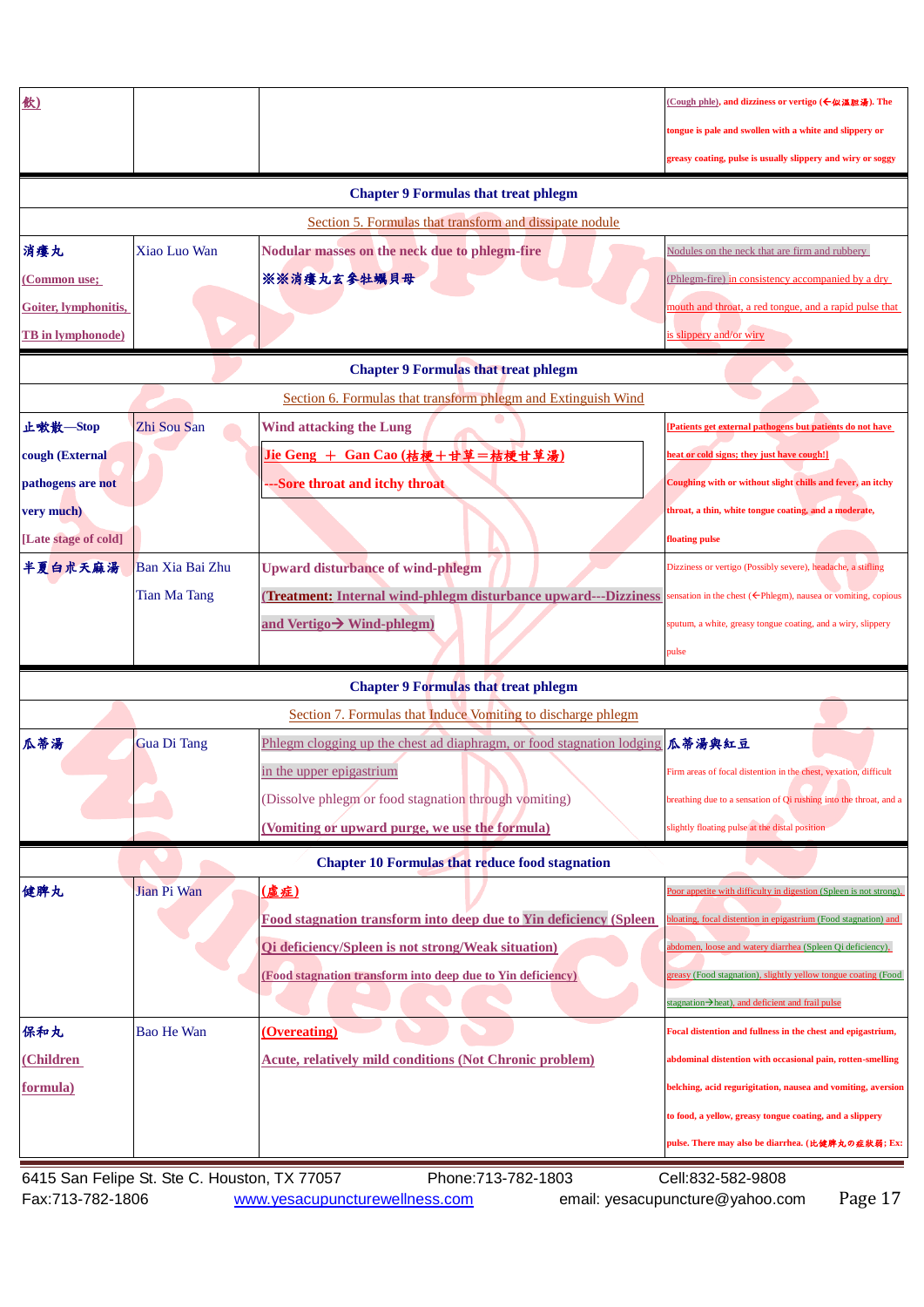|           |             |                                                                               | Thanksgiving 後)                                                  |
|-----------|-------------|-------------------------------------------------------------------------------|------------------------------------------------------------------|
| 枳朮丸       | Zhi Zhu Wan | (Mild) Food stagnation with spleen Qi deficiency                              | Loss of appetite, focal distention in epigastrium and            |
| (For mild |             | ---枳朮丸與健脾丸診斷一致,Spleen Qi deficiency and Food stagnation                       | abdomen, a white tongue coating and deficient pulse.             |
| syndrome) |             | 健脾丸→Spleen Qi deficiency and Food stagnation                                  |                                                                  |
|           |             | R 术 九 → Mild Spleen Qi deficiency and Food stagnation                         |                                                                  |
| 木香檳榔丸     |             | Mu Xiang Bing Lang Severe stagnation and accumulation of damp-heat (Damp-heat | Focal and generalized distention, fullness, and pain in the      |
|           | Wan         | inside)                                                                       | epigastrium and abdomen accompanied by constipation or           |
|           |             |                                                                               | red-and white dysenteric diarrhea with tenesmus, a yellow,       |
|           |             |                                                                               | greasy tongue coating, and an excessive pulse (Wiry,             |
|           |             |                                                                               | slippery and forceful pulse)                                     |
|           |             | <b>Chapter 11 Formulas that expel parasites</b>                               |                                                                  |
| 烏梅丸       | Wu Mei Wan  | <b>Collapse from roundworms</b>                                               | (厥陰症) Intermittent attacks of abdominal pain, a stifling         |
|           |             | (Jue Yin Syndrome)                                                            | sensation, irritability, and warmth in the chest and epigastrium |
|           |             | (Complex cold and heat---upper heat and lower cold)                           | accompanied by vomiting after eating, and cold hands and feet.   |
|           |             |                                                                               | There may also be vomiting of roundworms                         |
|           |             |                                                                               |                                                                  |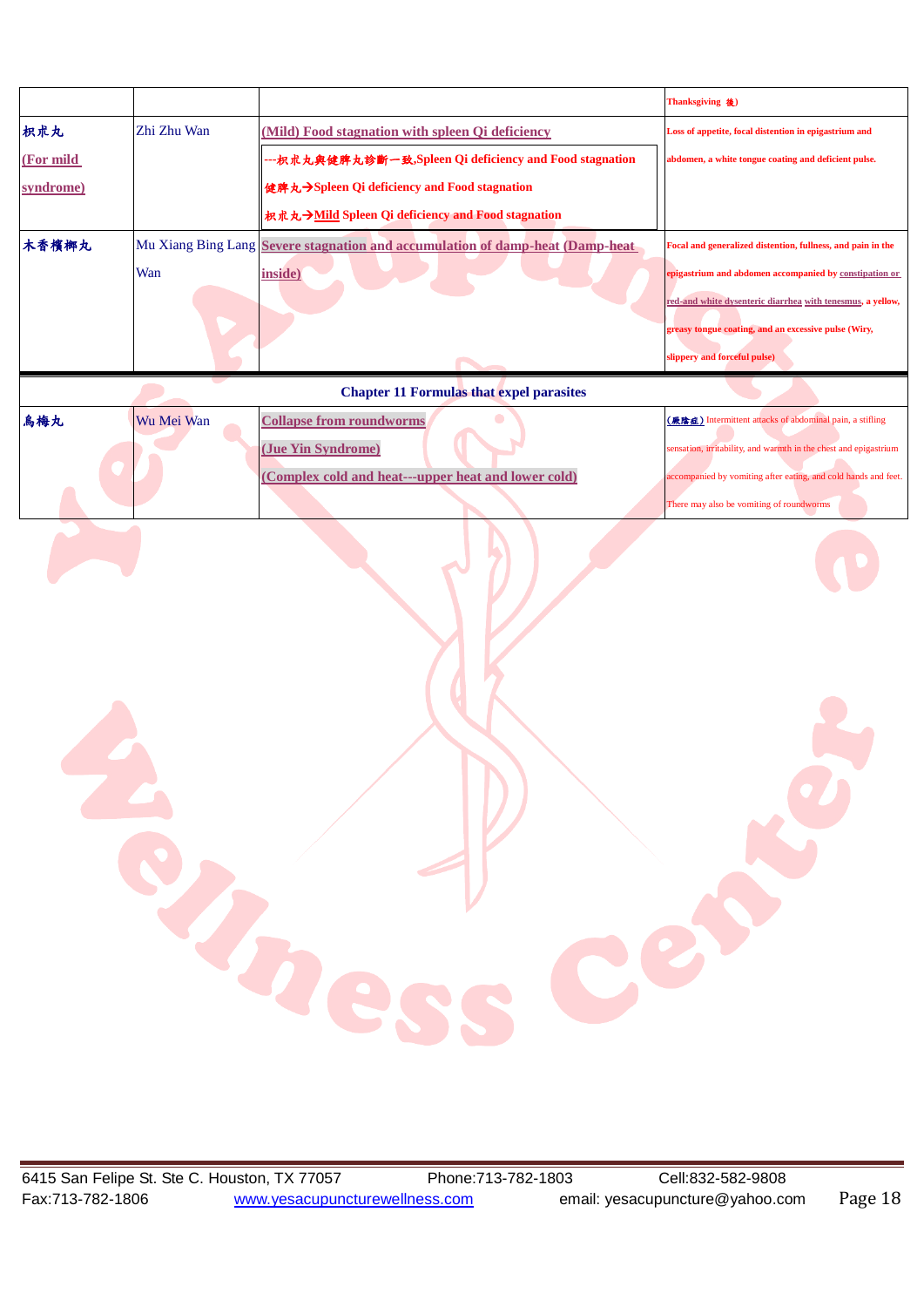## **SIX MERIDIANS THEORY**

| 症 Symptoms                               | 藥方 Formulas                   |  |
|------------------------------------------|-------------------------------|--|
| 太陽蓄血症                                    | 桃核承氣湯                         |  |
| <b>Taiyang organ syndrome</b>            | <b>Tao He Chen Qi Tang</b>    |  |
| <b>Water retention</b>                   |                               |  |
| 太陽蓄水症                                    | 五苓散                           |  |
| <b>Taiyang organ syndrome</b>            | <b>Wu Ling San</b>            |  |
| <b>Water retention</b>                   |                               |  |
| 太陽風症                                     | 桂枝湯                           |  |
| <b>Taiyang Channel syndrome</b>          | <b>Gui Zhi Tang</b>           |  |
| <b>Tai Yang Wind</b>                     |                               |  |
| 太陽寒症                                     | 麻黄湯<br>$\bullet$              |  |
| <b>Taiyang Channel syndrome</b>          | <b>Ma Huang Tang</b>          |  |
| <b>Tai Yang Cold</b>                     |                               |  |
| 少陽症                                      | 小柴胡湯                          |  |
| <b>Shaoyang</b>                          | <b>Xiao Chi Hu Tang</b>       |  |
| 陽明經症                                     | 白虎湯                           |  |
| <b>Yangming Meridian</b>                 | <b>Bai Hu Tang</b>            |  |
| 陽明腑症                                     | 大承氣湯                          |  |
| <b>Yangming Fu</b>                       | Da Chen Qi Tang               |  |
| 太陰症                                      | 理中丸                           |  |
| <b>Taiyin</b>                            | <b>Li Zhong Wan</b>           |  |
| 少陰寒化症                                    | 四逆湯                           |  |
| <b>Shaoyin cold</b>                      | <b>Si Ni Tang</b>             |  |
| 少陰熱化症                                    | 黄連阿膠湯                         |  |
| <b>Shaoyin heat</b>                      | <b>Huang Lian E Jiao Tang</b> |  |
| 厥陰症                                      | 四逆湯                           |  |
| 血虚寒症                                     | <b>Si Ni Tang</b>             |  |
| <b>Jueyin</b>                            | $\overline{\text{or}}$        |  |
| <b>Cold syndrome of blood deficiency</b> | 當歸四逆湯                         |  |
|                                          | Dan Gui Shi Ni Tang           |  |
|                                          |                               |  |
| 厥陰症                                      | 白虎湯                           |  |
| 熱厥                                       | <b>Bai Hu Tang</b>            |  |
| <b>Jueyin</b>                            | 四逆散                           |  |
| <b>Heat jue</b>                          | Si Ni San                     |  |
| 厥陰症                                      | 六君子湯                          |  |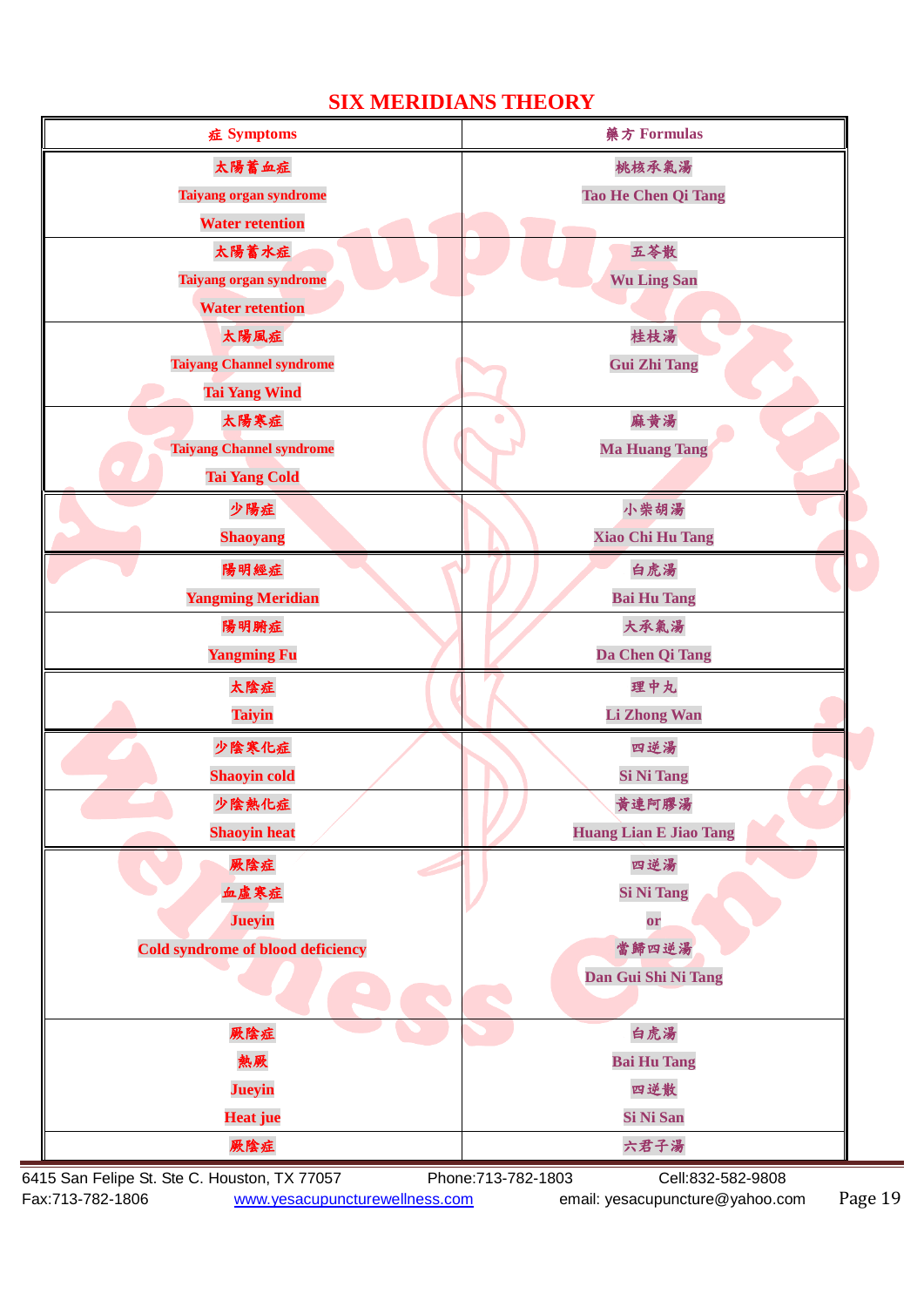